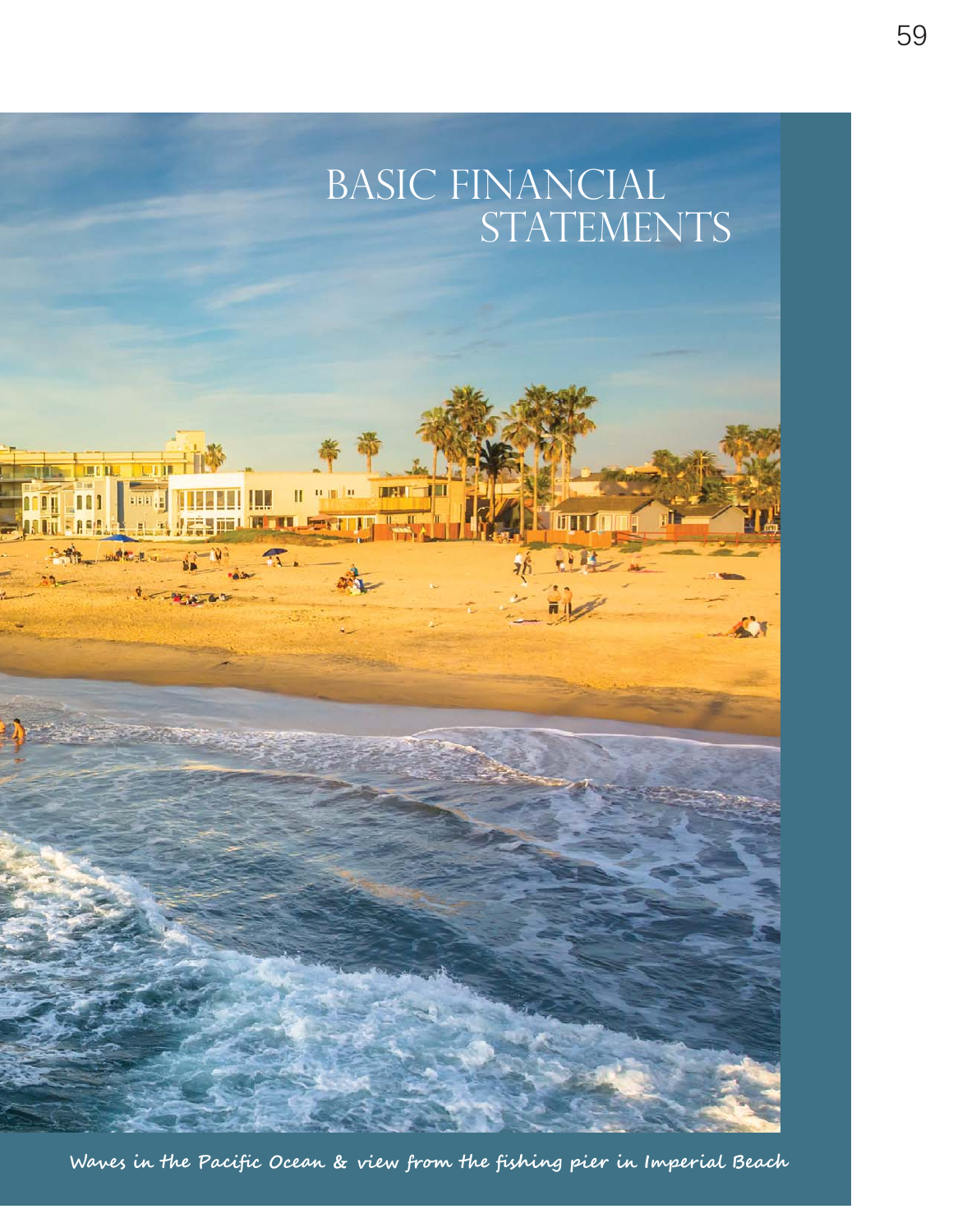County of San Diego **/** Comprehensive Annual Financial Report **/** For the year ended June 30, 2015

## **STATEMENT OF NET POSITION**

**June 30, 2015 (In Thousands)**

|                                                                                                        |                                   | <b>Primary Government</b>                 |              | <b>Component Unit</b>                     |
|--------------------------------------------------------------------------------------------------------|-----------------------------------|-------------------------------------------|--------------|-------------------------------------------|
|                                                                                                        | Governmental<br><b>Activities</b> | <b>Business-type</b><br><b>Activities</b> | <b>Total</b> | <b>First 5 Commission</b><br>of San Diego |
| <b>ASSETS</b>                                                                                          |                                   |                                           |              |                                           |
| Pooled cash and investments                                                                            | \$<br>2,591,271                   | 73,581                                    | 2,664,852    | 64,649                                    |
| Cash with fiscal agents                                                                                | 11                                |                                           | 11           |                                           |
| Investments with fiscal agents                                                                         | 319,022                           |                                           | 319,022      | 25,060                                    |
| Receivables, net                                                                                       | 490.574                           | 7,624                                     | 498.198      | 5,168                                     |
| Property taxes receivables, net                                                                        | 96.464                            |                                           | 96,464       |                                           |
| Internal balances                                                                                      | 438                               | (438)                                     |              |                                           |
| Due from component unit                                                                                | 165                               |                                           | 165          |                                           |
| Inventories                                                                                            | 14,705                            | 224                                       | 14,929       |                                           |
| Deposits with others                                                                                   | 16                                |                                           | 16           |                                           |
| Prepaid items                                                                                          | 436                               |                                           | 436          | 3                                         |
| Restricted assets:                                                                                     |                                   |                                           |              |                                           |
| Cash with fiscal agents                                                                                | 5,371                             |                                           | 5,371        |                                           |
| Investments with fiscal agents                                                                         | 47,496                            |                                           | 47,496       |                                           |
| Lease receivable                                                                                       | 7,782                             |                                           | 7,782        |                                           |
| Capital assets:                                                                                        |                                   |                                           |              |                                           |
| Land, easements and construction in progress                                                           | 538,275                           | 19,121                                    | 557,396      |                                           |
| Other capital assets, net of accumulated depreciation/<br>amortization                                 | 2,850,283                         | 148,807                                   | 2,999,090    |                                           |
| <b>Total assets</b>                                                                                    | 6,962,309                         | 248,919                                   | 7,211,228    | 94,880                                    |
| DEFERRED OUTFLOWS OF RESOURCES                                                                         |                                   |                                           |              |                                           |
| Non-pension:                                                                                           |                                   |                                           |              |                                           |
| Unamortized loss on refunding of long-term debt                                                        | 4,887                             |                                           | 4,887        |                                           |
| Pension:                                                                                               |                                   |                                           |              |                                           |
| Changes in proportionate share of contributions<br>Contributions to the pension plan subsequent to the | 17,226                            | 76                                        | 17,302       |                                           |
| measurement date                                                                                       | 355,161                           | 1,571                                     | 356,732      |                                           |
| Total deferred outflows of resources                                                                   | 377,274                           | 1,647                                     | 378,921      |                                           |

**Continued on next page**

第1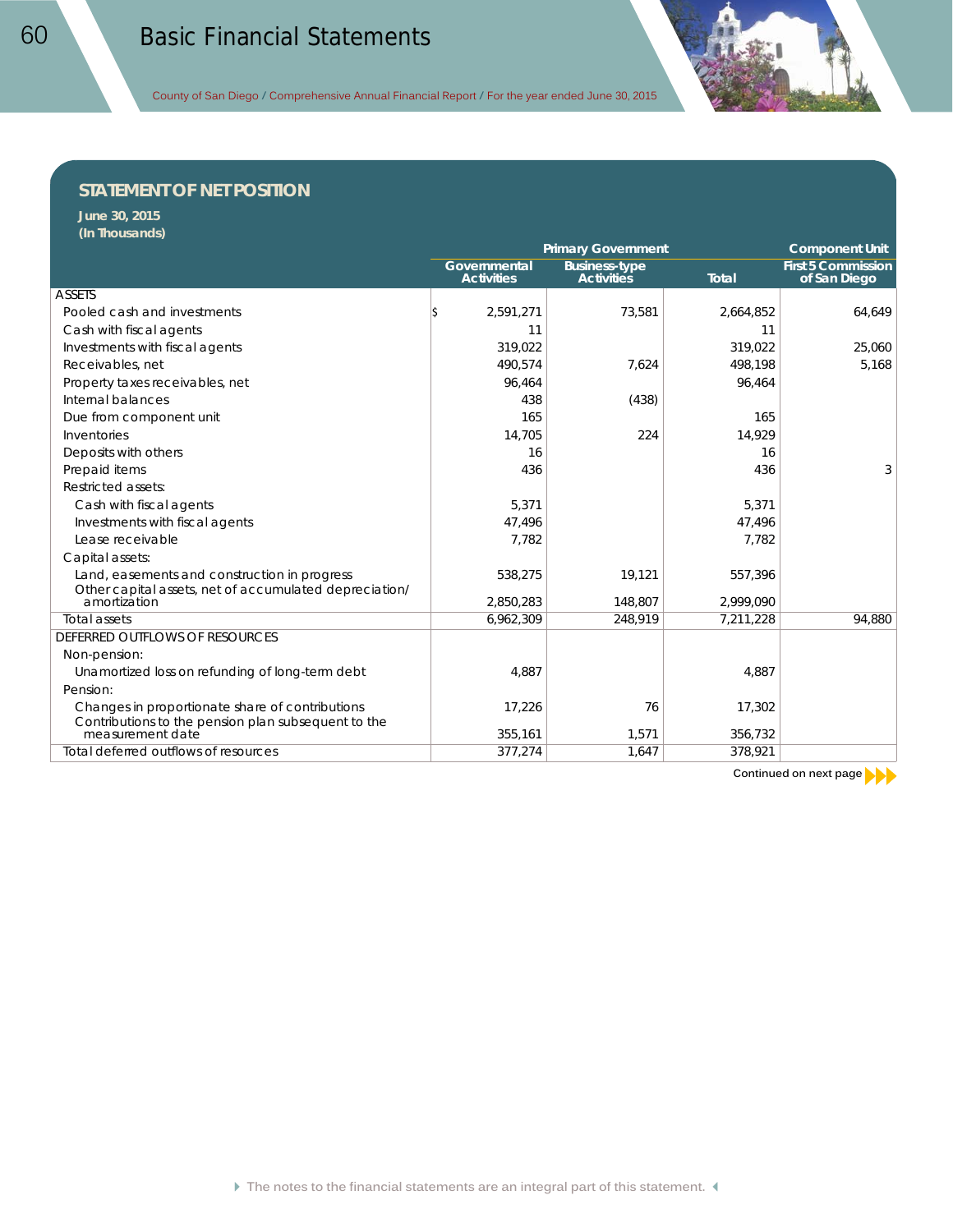

## **STATEMENT OF NET POSITION**

**June 30, 2015 (In Thousands)**

n a

|                                                                                                      |                                   | <b>Primary Government</b>                 | <b>Component Unit</b> |                                           |  |
|------------------------------------------------------------------------------------------------------|-----------------------------------|-------------------------------------------|-----------------------|-------------------------------------------|--|
| (Continued)                                                                                          | Governmental<br><b>Activities</b> | <b>Business-type</b><br><b>Activities</b> | <b>Total</b>          | <b>First 5 Commission</b><br>of San Diego |  |
| <b>LIABILITIES</b>                                                                                   |                                   |                                           |                       |                                           |  |
| Accounts payable                                                                                     | 162,757                           | 2,932                                     | 165,689               | 15,077                                    |  |
| Accrued payroll                                                                                      | 65,769                            | 302                                       | 66,071                |                                           |  |
| <b>Accrued interest</b>                                                                              | 22,138                            |                                           | 22,138                |                                           |  |
| Due to primary government                                                                            |                                   |                                           |                       | 165                                       |  |
| Unearned revenue                                                                                     | 267,619                           | 85                                        | 267,704               | 197                                       |  |
| Noncurrent liabilities:                                                                              |                                   |                                           |                       |                                           |  |
| Due within one year                                                                                  | 151,251                           | 483                                       | 151,734               | 87                                        |  |
|                                                                                                      | 1,790,370                         | 431                                       | 1,790,801             | 24                                        |  |
| Due in more than one year - other<br>Due in more than one year - Net pension liability               | 1,949,839                         | 8,617                                     | 1,958,456             |                                           |  |
| <b>Total liabilities</b>                                                                             |                                   |                                           |                       |                                           |  |
|                                                                                                      | 4,409,743                         | 12,850                                    | 4,422,593             | 15,550                                    |  |
| DEFERRED INFLOWS OF RESOURCES                                                                        |                                   |                                           |                       |                                           |  |
| Non-pension:                                                                                         |                                   |                                           |                       |                                           |  |
| Property taxes received in advance                                                                   | 9,858                             |                                           | 9,858                 |                                           |  |
| Air Quality State Moyer Program                                                                      | 1,566                             |                                           | 1,566                 |                                           |  |
| Affordable Housing Project                                                                           | 4                                 |                                           | 4                     |                                           |  |
| Housing Administrative Cost Allowance                                                                | 133                               |                                           | 133                   |                                           |  |
| Gain on refunding of long-term debt                                                                  | 185                               |                                           | 185                   |                                           |  |
| Pension:                                                                                             |                                   |                                           |                       |                                           |  |
| Differences between expected and actual experience in<br>the total pension liability                 | 138,366                           | 612                                       | 138,978               |                                           |  |
| Net difference between projected and actual earnings on                                              |                                   |                                           |                       |                                           |  |
| pension plan investments                                                                             | 385,410                           | 1,703                                     | 387,113               |                                           |  |
| Total deferred inflows of resources                                                                  | 535,522                           | 2,315                                     | 537,837               |                                           |  |
| <b>NET POSITION</b>                                                                                  |                                   |                                           |                       |                                           |  |
| Net investment in capital assets                                                                     | 3,042,782                         | 167,453                                   | 3,210,235             |                                           |  |
| Restricted for:                                                                                      |                                   |                                           |                       |                                           |  |
| Creditors - Capital projects                                                                         | 2,306                             |                                           | 2,306                 |                                           |  |
| Grantors - Housing assistance                                                                        | 80,222                            |                                           | 80,222                |                                           |  |
| Donations                                                                                            | 3,844                             |                                           | 3,844                 |                                           |  |
| Laws or regulations of other governments:                                                            |                                   |                                           |                       |                                           |  |
| Custody of non-violent, non-serious, non-sex offenders                                               |                                   |                                           |                       |                                           |  |
| and supervision of post release offenders                                                            | 48,583                            |                                           | 48,583                |                                           |  |
| Future road improvements                                                                             | 133,534                           |                                           | 133,534               |                                           |  |
| Construction, maintenance and other costs for justice,<br>health, and social facilities and programs | 47,177                            |                                           | 47,177                |                                           |  |
| Road, park lighting maintenance, fire protection and                                                 |                                   |                                           |                       |                                           |  |
| ambulance service                                                                                    | 21,997                            |                                           | 21,997                |                                           |  |
| Air pollution activities                                                                             | 20,397                            |                                           | 20,397                |                                           |  |
| Defray administrative costs, other general restrictions                                              | 19,586                            |                                           | 19,586                |                                           |  |
| Teeter tax loss                                                                                      | 8,287                             |                                           | 8,287                 |                                           |  |
| Mental health                                                                                        | 2,277                             |                                           | 2,277                 |                                           |  |
| Vector control                                                                                       | 14,064                            |                                           | 14,064                |                                           |  |
| Improvement and maintenance of recorded document<br>systems                                          | 23,343                            |                                           | 23,343                |                                           |  |
| Flood Control future drainage improvements                                                           | 19,742                            |                                           | 19,742                |                                           |  |
| Public safety activities                                                                             | 73,312                            |                                           | 73,312                |                                           |  |
| Other purposes                                                                                       | 100,894                           |                                           | 100,894               |                                           |  |
| First 5 Commission of San Diego                                                                      |                                   |                                           |                       | 79,330                                    |  |
| Unrestricted                                                                                         | (1,268,029)                       | 67,948                                    | (1,200,081)           |                                           |  |
| Total net position                                                                                   | 2,394,318<br>\$                   | 235,401                                   | 2,629,719             | 79,330                                    |  |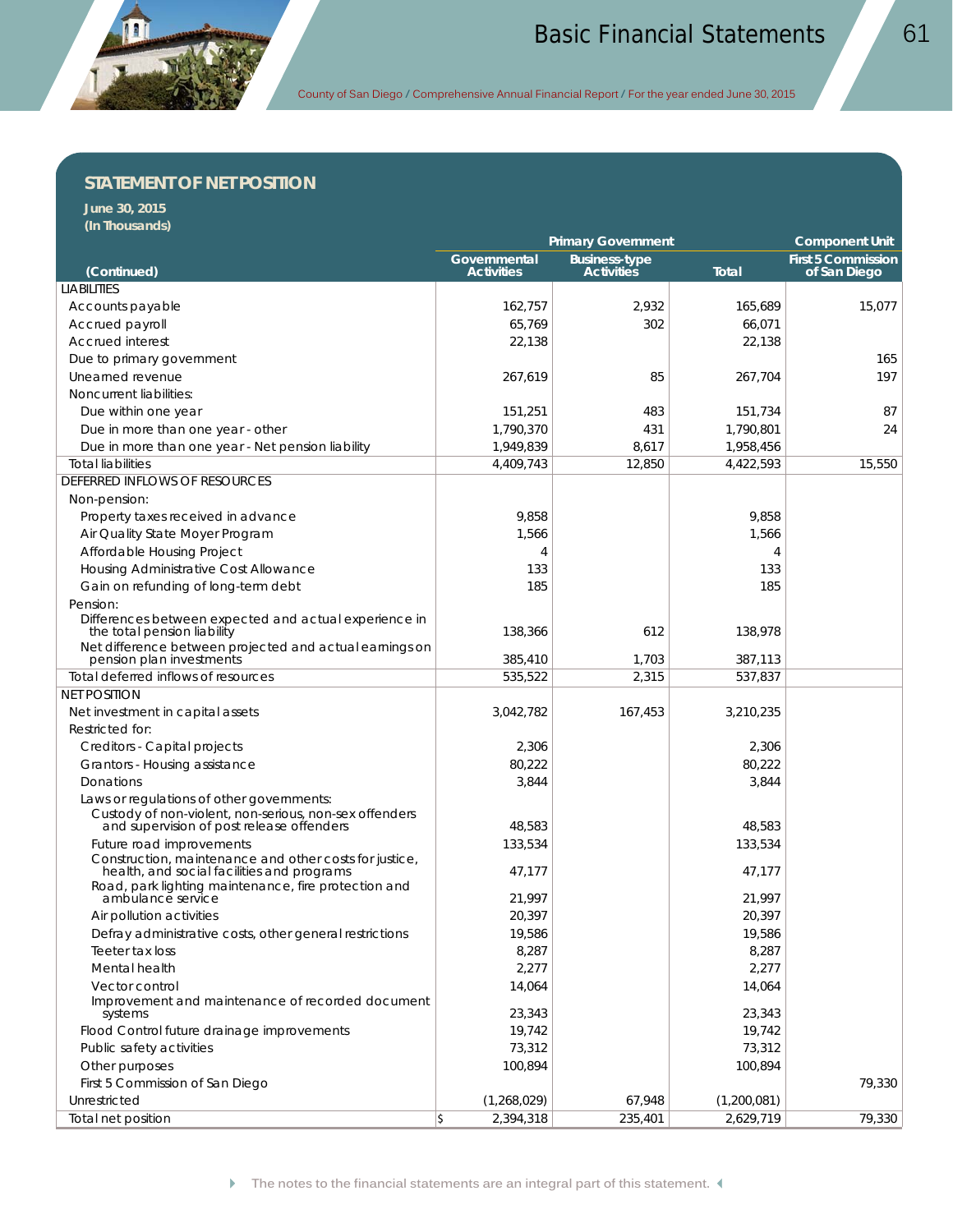## **STATEMENT OF ACTIVITIES**

**For the year ended June 30, 2015 (In Thousands)**

|                                    |                 |                                       | <b>Program Revenues</b>                                       |                       | Net (Expense) Revenue and Changes in Net Position |                                               |              |                                       |
|------------------------------------|-----------------|---------------------------------------|---------------------------------------------------------------|-----------------------|---------------------------------------------------|-----------------------------------------------|--------------|---------------------------------------|
|                                    |                 |                                       |                                                               |                       |                                                   | <b>Primary Government</b>                     |              | Component<br>Unit                     |
| <b>Functions/Programs:</b>         | <b>Expenses</b> | <b>Charges for</b><br><b>Services</b> | Operating<br>Grants and<br><b>Contributions Contributions</b> | Capital<br>Grants and | Governmental<br><b>Activities</b>                 | <b>Business-</b><br>type<br><b>Activities</b> | <b>Total</b> | First 5<br>Commission<br>of San Diego |
| <b>Governmental Activities:</b>    |                 |                                       |                                                               |                       |                                                   |                                               |              |                                       |
| General government                 | 258.169         | 92,109                                | 100.464                                                       | 1,609                 | (63,987)                                          |                                               | (63,987)     |                                       |
| Public protection                  | 1,309,087       | 250,054                               | 469,224                                                       | 18,728                | (571,081)                                         |                                               | (571,081)    |                                       |
| Public ways and facilities         | 161.341         | 19,439                                | 77.679                                                        | 18,887                | (45, 336)                                         |                                               | (45, 336)    |                                       |
| Health and sanitation              | 640.020         | 104,483                               | 520,828                                                       |                       | (14, 709)                                         |                                               | (14, 709)    |                                       |
| Public assistance                  | 1,327,664       | 28,522                                | 1,295,368                                                     |                       | (3, 774)                                          |                                               | (3, 774)     |                                       |
| Education                          | 37,686          | 876                                   | 4,254                                                         |                       | (32, 556)                                         |                                               | (32, 556)    |                                       |
| Recreation and cultural            | 42,748          | 9,258                                 |                                                               |                       | (33, 490)                                         |                                               | (33, 490)    |                                       |
| Interest                           | 86,816          |                                       |                                                               |                       | (86, 816)                                         |                                               | (86, 816)    |                                       |
| Total governmental<br>activities   | 3,863,531       | 504,741                               | 2,467,817                                                     | 39,224                | (851, 749)                                        |                                               | (851, 749)   |                                       |
| Business-type activities:          |                 |                                       |                                                               |                       |                                                   |                                               |              |                                       |
| Airport                            | 14.664          | 11.984                                | 702                                                           |                       |                                                   | (1,978)                                       | (1,978)      |                                       |
| Jail Stores Commissary             | 4,506           | 4,538                                 |                                                               |                       |                                                   | 32                                            | 32           |                                       |
| <b>Sanitation District</b>         | 30,745          | 26,831                                |                                                               |                       |                                                   | (3, 914)                                      | (3,914)      |                                       |
| Total business-type<br>activities  | 49,915          | 43,353                                | 702                                                           |                       |                                                   | (5,860)                                       | (5,860)      |                                       |
| Total primary government           | 3,913,446       | 548,094                               | 2,468,519                                                     | 39,224                | (851, 749)                                        | (5,860)                                       | (857, 609)   |                                       |
| Component Unit:                    |                 |                                       |                                                               |                       |                                                   |                                               |              |                                       |
| First 5 Commission of San<br>Diego | 57,877<br>Ś     |                                       | 35,869                                                        |                       |                                                   |                                               |              | (22,008)                              |

**Continued on next page**

 $\mathbb{Z}^*$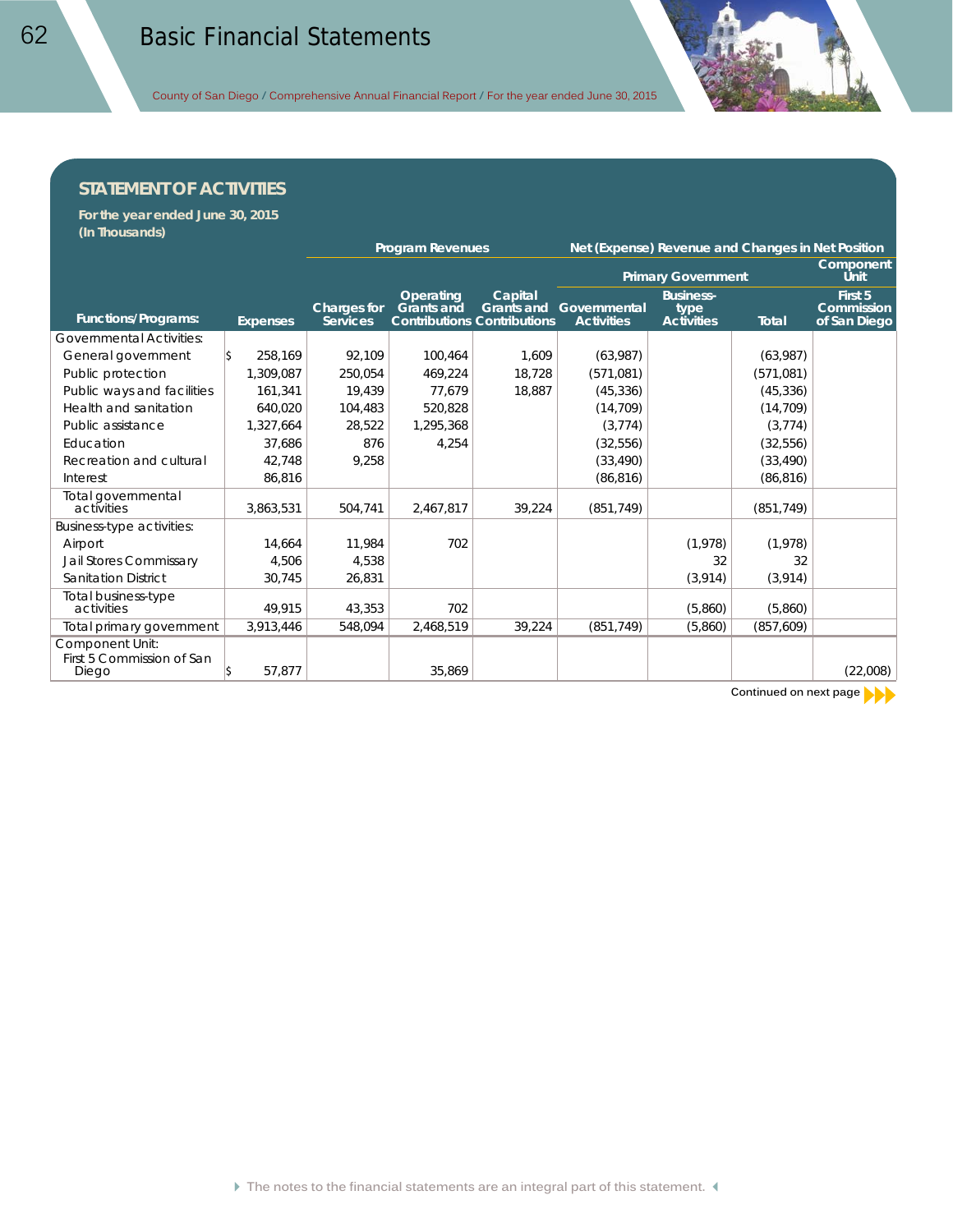

## **STATEMENT OF ACTIVITIES**

n a

**For the year ended June 30, 2015 (In Thousands)**

|                                                                                          | Net (Expense) Revenue & Changes in Net Position |                                           |              |                                           |  |  |
|------------------------------------------------------------------------------------------|-------------------------------------------------|-------------------------------------------|--------------|-------------------------------------------|--|--|
|                                                                                          |                                                 | <b>Primary Government</b>                 |              | <b>Component Unit</b>                     |  |  |
| (Continued)                                                                              | Governmental<br><b>Activities</b>               | <b>Business-type</b><br><b>Activities</b> | <b>Total</b> | <b>First 5 Commission</b><br>of San Diego |  |  |
| Changes in net position:                                                                 |                                                 |                                           |              |                                           |  |  |
| Net (expense) revenue                                                                    | (851, 749)                                      | (5,860)                                   | (857,609)    | (22,008)                                  |  |  |
| <b>General Revenues</b>                                                                  |                                                 |                                           |              |                                           |  |  |
| Taxes                                                                                    |                                                 |                                           |              |                                           |  |  |
| Property taxes                                                                           | 648,974                                         |                                           | 648,974      |                                           |  |  |
| Transient occupancy tax                                                                  | 4,166                                           |                                           | 4,166        |                                           |  |  |
| Real property transfer tax                                                               | 21,049                                          |                                           | 21,049       |                                           |  |  |
| Miscellaneous taxes                                                                      | 15                                              |                                           | 15           |                                           |  |  |
| Property taxes in lieu of vehicle license fees                                           | 332,928                                         |                                           | 332,928      |                                           |  |  |
| Sales and use taxes                                                                      | 27,847                                          |                                           | 27,847       |                                           |  |  |
| Total general tax revenues                                                               | 1,034,979                                       |                                           | 1,034,979    |                                           |  |  |
| Investment earnings                                                                      | 12,250                                          | 336                                       | 12,586       | 440                                       |  |  |
| Other                                                                                    | 93,889                                          | 3,055                                     | 96,944       |                                           |  |  |
| Total general revenues                                                                   | 1,141,118                                       | 3,391                                     | 1,144,509    | 440                                       |  |  |
| <b>Transfers</b>                                                                         | 2,693                                           | (2,693)                                   |              |                                           |  |  |
| Total general revenues and transfers                                                     | 1,143,811                                       | 698                                       | 1,144,509    | 440                                       |  |  |
| Change in net position                                                                   | 292,062                                         | (5, 162)                                  | 286,900      | (21, 568)                                 |  |  |
| Net position at beginning of year (restated, see Note 30 to<br>the financial statements) | 2,102,256                                       | 240,563                                   | 2,342,819    | 100,898                                   |  |  |
| Net position at end of year                                                              | 2,394,318                                       | 235,401                                   | 2,629,719    | 79,330                                    |  |  |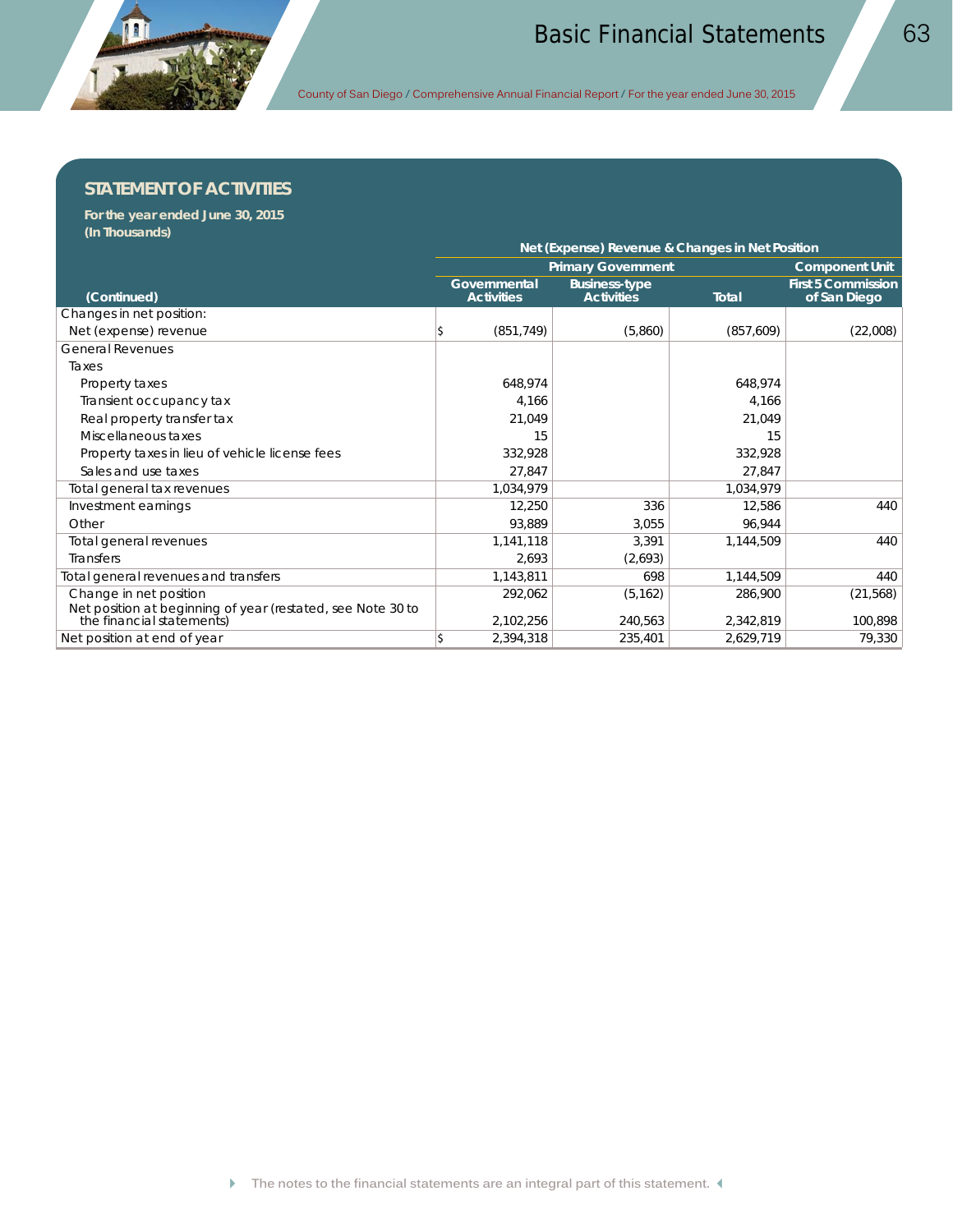County of San Diego **/** Comprehensive Annual Financial Report **/** For the year ended June 30, 2015

### **BALANCE SHEET GOVERNMENTAL FUNDS**

**June 30, 2015 (In Thousands)**

|                                 |                     | <b>Public Safety</b> | Tobacco<br><b>Endowment</b> | Other<br><b>Governmental Governmental</b> | Total        |
|---------------------------------|---------------------|----------------------|-----------------------------|-------------------------------------------|--------------|
|                                 | <b>General Fund</b> | Fund                 | Fund                        | <b>Funds</b>                              | <b>Funds</b> |
| <b>ASSETS</b>                   |                     |                      |                             |                                           |              |
| Pooled cash and investments     | 1,929,939           | 44,106               | 5,150                       | 374,593                                   | 2,353,788    |
| Cash with fiscal agents         | 11                  |                      |                             |                                           |              |
| Investments with fiscal agents  |                     |                      | 314.034                     | 4,986                                     | 319,022      |
| Receivables, net                | 352,561             | 45,439               | 1,836                       | 88,169                                    | 488,005      |
| Property taxes receivables, net | 95,989              |                      |                             | 475                                       | 96,464       |
| Due from other funds            | 42,746              |                      |                             | 18,151                                    | 60,897       |
| Inventories                     | 12,257              |                      |                             | 1,370                                     | 13,627       |
| Deposits with others            |                     |                      |                             | 16                                        | 16           |
| Prepaid items                   | 90                  |                      |                             | 346                                       | 436          |
| Restricted assets:              |                     |                      |                             |                                           |              |
| Cash with fiscal agents         | 151                 |                      |                             | 5,220                                     | 5,371        |
| Investments with fiscal agents  |                     |                      |                             | 47,496                                    | 47,496       |
| Lease receivable                | 3,331               |                      |                             | 4,451                                     | 7,782        |
| Total assets                    | 2,437,077           | 89,545               | 321,020                     | 545,273                                   | 3,392,915    |

**Continued on next page**

第1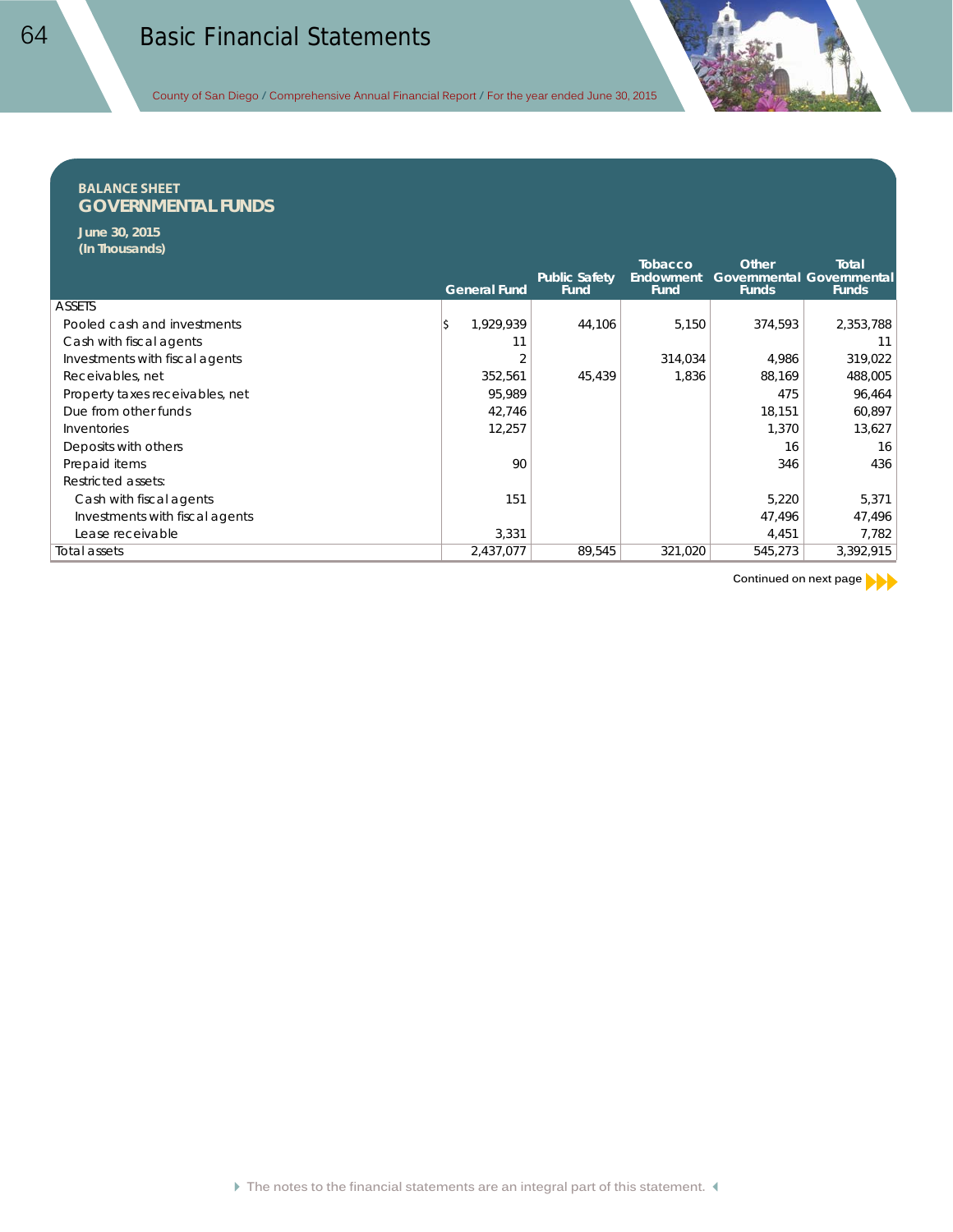

#### **BALANCE SHEET GOVERNMENTAL FUNDS**

**June 30, 2015 (In Thousands)**

n a

| Endowment Governmental Governmental<br>(Continued)<br><b>General Fund</b><br>Fund<br><b>Funds</b><br>Fund<br><b>Funds</b><br>LIABILITIES, DEFERRED INFLOWS OF RESOURCES AND FUND<br><b>BALANCES</b><br><b>LIABILITIES</b><br>100,706<br>26,112<br>126,818<br>Accounts payable<br>Accrued payroll<br>61,313<br>2,915<br>64,228<br>Due to other funds<br>37,143<br>16,235<br>8,848<br>18,945<br>81,171<br>267,200<br>Unearned revenue<br>263,547<br>3,653<br>462,709<br>16,235<br>8,848<br>51,625<br><b>Total liabilities</b><br>DEFERRED INFLOWS OF RESOURCES<br>Non-pension:<br>9,317<br>Property taxes received in advance<br>541<br>9,858<br>Air Quality State Moyer Program<br>1,566<br>1,566<br>Affordable Housing Project<br>$\overline{4}$<br>4<br>133<br>133<br>Housing Administrative Cost Allowance<br>Unavailable revenue<br>76,675<br>64,095<br>140,770<br>85,992<br>152,331<br>Total deferred inflows of resources<br>66.339<br><b>FUND BALANCES</b><br>Nonspendable:<br>Not in spendable form:<br>Loans, due from other funds and prepaids<br>1,122<br>3,763<br>4,885<br>Inventories and deposits with others<br>12,257<br>1,386<br>13,643<br>Restricted for:<br>Creditors - Debt service<br>75,420<br>75,420<br>Creditors - Capital projects<br>4,318<br>4,318<br>80,222<br>Grantors - Housing assistance<br>57,681<br>22,541<br>3,844<br>Donations<br>3,844<br>Laws or regulations of other governments:<br>Public safety activities<br>2<br>73,310<br>73,312<br>Custody of non-violent, non-serious, non-sex offenders and<br>supervision of post release offenders<br>48,583<br>48,583<br>Improvement and maintenance of recorded document<br>23,343<br>23,343<br>systems<br>19,586<br>19,586<br>Defray administrative costs, other general restrictions<br>Future road improvements<br>133,534<br>133,534<br>Construction, maintenance and other costs for justice,<br>health, and social facilities and programs<br>47,177<br>47,177<br>98,758<br>Fund purpose<br>98,758<br>88,900<br>Other purposes<br>69.078<br>19,822<br>Committed to:<br>Realignment health, mental health and social services<br>65,297<br>Landfill closure, postclosure and landfill maintenance<br>60,902<br>55,500<br>Unforeseen catastrophic events<br>Capital projects' funding<br>300,959<br>6,637<br>312,172<br>Health<br>Other purposes<br>57,224<br>57,224<br>Assigned to:<br>Subsequent one-time expenditures<br>198,748<br>228<br>Legislative and administrative services<br>66,526<br>63,314<br>Other purposes<br>798,135<br>Unassigned<br><b>Total fund balances</b><br>73,310<br>312,172<br>1,888,376<br>427,309<br>Total liabilities, deferred inflows of resources and fund balances \$<br>2,437,077<br>89,545<br>321,020<br>545,273 |  |                      | <b>Tobacco</b> | Other | Total |
|----------------------------------------------------------------------------------------------------------------------------------------------------------------------------------------------------------------------------------------------------------------------------------------------------------------------------------------------------------------------------------------------------------------------------------------------------------------------------------------------------------------------------------------------------------------------------------------------------------------------------------------------------------------------------------------------------------------------------------------------------------------------------------------------------------------------------------------------------------------------------------------------------------------------------------------------------------------------------------------------------------------------------------------------------------------------------------------------------------------------------------------------------------------------------------------------------------------------------------------------------------------------------------------------------------------------------------------------------------------------------------------------------------------------------------------------------------------------------------------------------------------------------------------------------------------------------------------------------------------------------------------------------------------------------------------------------------------------------------------------------------------------------------------------------------------------------------------------------------------------------------------------------------------------------------------------------------------------------------------------------------------------------------------------------------------------------------------------------------------------------------------------------------------------------------------------------------------------------------------------------------------------------------------------------------------------------------------------------------------------------------------------------------------------------------------------------------------------------------------------------------------------------------------------------------------------------------------------------------------------------------------------------------------------------------------------------------------------------------------------|--|----------------------|----------------|-------|-------|
|                                                                                                                                                                                                                                                                                                                                                                                                                                                                                                                                                                                                                                                                                                                                                                                                                                                                                                                                                                                                                                                                                                                                                                                                                                                                                                                                                                                                                                                                                                                                                                                                                                                                                                                                                                                                                                                                                                                                                                                                                                                                                                                                                                                                                                                                                                                                                                                                                                                                                                                                                                                                                                                                                                                                              |  | <b>Public Safety</b> |                |       |       |
| 539,417<br>65,297<br>60,902<br>55,500<br>198,748                                                                                                                                                                                                                                                                                                                                                                                                                                                                                                                                                                                                                                                                                                                                                                                                                                                                                                                                                                                                                                                                                                                                                                                                                                                                                                                                                                                                                                                                                                                                                                                                                                                                                                                                                                                                                                                                                                                                                                                                                                                                                                                                                                                                                                                                                                                                                                                                                                                                                                                                                                                                                                                                                             |  |                      |                |       |       |
|                                                                                                                                                                                                                                                                                                                                                                                                                                                                                                                                                                                                                                                                                                                                                                                                                                                                                                                                                                                                                                                                                                                                                                                                                                                                                                                                                                                                                                                                                                                                                                                                                                                                                                                                                                                                                                                                                                                                                                                                                                                                                                                                                                                                                                                                                                                                                                                                                                                                                                                                                                                                                                                                                                                                              |  |                      |                |       |       |
|                                                                                                                                                                                                                                                                                                                                                                                                                                                                                                                                                                                                                                                                                                                                                                                                                                                                                                                                                                                                                                                                                                                                                                                                                                                                                                                                                                                                                                                                                                                                                                                                                                                                                                                                                                                                                                                                                                                                                                                                                                                                                                                                                                                                                                                                                                                                                                                                                                                                                                                                                                                                                                                                                                                                              |  |                      |                |       |       |
|                                                                                                                                                                                                                                                                                                                                                                                                                                                                                                                                                                                                                                                                                                                                                                                                                                                                                                                                                                                                                                                                                                                                                                                                                                                                                                                                                                                                                                                                                                                                                                                                                                                                                                                                                                                                                                                                                                                                                                                                                                                                                                                                                                                                                                                                                                                                                                                                                                                                                                                                                                                                                                                                                                                                              |  |                      |                |       |       |
|                                                                                                                                                                                                                                                                                                                                                                                                                                                                                                                                                                                                                                                                                                                                                                                                                                                                                                                                                                                                                                                                                                                                                                                                                                                                                                                                                                                                                                                                                                                                                                                                                                                                                                                                                                                                                                                                                                                                                                                                                                                                                                                                                                                                                                                                                                                                                                                                                                                                                                                                                                                                                                                                                                                                              |  |                      |                |       |       |
|                                                                                                                                                                                                                                                                                                                                                                                                                                                                                                                                                                                                                                                                                                                                                                                                                                                                                                                                                                                                                                                                                                                                                                                                                                                                                                                                                                                                                                                                                                                                                                                                                                                                                                                                                                                                                                                                                                                                                                                                                                                                                                                                                                                                                                                                                                                                                                                                                                                                                                                                                                                                                                                                                                                                              |  |                      |                |       |       |
|                                                                                                                                                                                                                                                                                                                                                                                                                                                                                                                                                                                                                                                                                                                                                                                                                                                                                                                                                                                                                                                                                                                                                                                                                                                                                                                                                                                                                                                                                                                                                                                                                                                                                                                                                                                                                                                                                                                                                                                                                                                                                                                                                                                                                                                                                                                                                                                                                                                                                                                                                                                                                                                                                                                                              |  |                      |                |       |       |
|                                                                                                                                                                                                                                                                                                                                                                                                                                                                                                                                                                                                                                                                                                                                                                                                                                                                                                                                                                                                                                                                                                                                                                                                                                                                                                                                                                                                                                                                                                                                                                                                                                                                                                                                                                                                                                                                                                                                                                                                                                                                                                                                                                                                                                                                                                                                                                                                                                                                                                                                                                                                                                                                                                                                              |  |                      |                |       |       |
|                                                                                                                                                                                                                                                                                                                                                                                                                                                                                                                                                                                                                                                                                                                                                                                                                                                                                                                                                                                                                                                                                                                                                                                                                                                                                                                                                                                                                                                                                                                                                                                                                                                                                                                                                                                                                                                                                                                                                                                                                                                                                                                                                                                                                                                                                                                                                                                                                                                                                                                                                                                                                                                                                                                                              |  |                      |                |       |       |
|                                                                                                                                                                                                                                                                                                                                                                                                                                                                                                                                                                                                                                                                                                                                                                                                                                                                                                                                                                                                                                                                                                                                                                                                                                                                                                                                                                                                                                                                                                                                                                                                                                                                                                                                                                                                                                                                                                                                                                                                                                                                                                                                                                                                                                                                                                                                                                                                                                                                                                                                                                                                                                                                                                                                              |  |                      |                |       |       |
|                                                                                                                                                                                                                                                                                                                                                                                                                                                                                                                                                                                                                                                                                                                                                                                                                                                                                                                                                                                                                                                                                                                                                                                                                                                                                                                                                                                                                                                                                                                                                                                                                                                                                                                                                                                                                                                                                                                                                                                                                                                                                                                                                                                                                                                                                                                                                                                                                                                                                                                                                                                                                                                                                                                                              |  |                      |                |       |       |
|                                                                                                                                                                                                                                                                                                                                                                                                                                                                                                                                                                                                                                                                                                                                                                                                                                                                                                                                                                                                                                                                                                                                                                                                                                                                                                                                                                                                                                                                                                                                                                                                                                                                                                                                                                                                                                                                                                                                                                                                                                                                                                                                                                                                                                                                                                                                                                                                                                                                                                                                                                                                                                                                                                                                              |  |                      |                |       |       |
|                                                                                                                                                                                                                                                                                                                                                                                                                                                                                                                                                                                                                                                                                                                                                                                                                                                                                                                                                                                                                                                                                                                                                                                                                                                                                                                                                                                                                                                                                                                                                                                                                                                                                                                                                                                                                                                                                                                                                                                                                                                                                                                                                                                                                                                                                                                                                                                                                                                                                                                                                                                                                                                                                                                                              |  |                      |                |       |       |
|                                                                                                                                                                                                                                                                                                                                                                                                                                                                                                                                                                                                                                                                                                                                                                                                                                                                                                                                                                                                                                                                                                                                                                                                                                                                                                                                                                                                                                                                                                                                                                                                                                                                                                                                                                                                                                                                                                                                                                                                                                                                                                                                                                                                                                                                                                                                                                                                                                                                                                                                                                                                                                                                                                                                              |  |                      |                |       |       |
|                                                                                                                                                                                                                                                                                                                                                                                                                                                                                                                                                                                                                                                                                                                                                                                                                                                                                                                                                                                                                                                                                                                                                                                                                                                                                                                                                                                                                                                                                                                                                                                                                                                                                                                                                                                                                                                                                                                                                                                                                                                                                                                                                                                                                                                                                                                                                                                                                                                                                                                                                                                                                                                                                                                                              |  |                      |                |       |       |
|                                                                                                                                                                                                                                                                                                                                                                                                                                                                                                                                                                                                                                                                                                                                                                                                                                                                                                                                                                                                                                                                                                                                                                                                                                                                                                                                                                                                                                                                                                                                                                                                                                                                                                                                                                                                                                                                                                                                                                                                                                                                                                                                                                                                                                                                                                                                                                                                                                                                                                                                                                                                                                                                                                                                              |  |                      |                |       |       |
|                                                                                                                                                                                                                                                                                                                                                                                                                                                                                                                                                                                                                                                                                                                                                                                                                                                                                                                                                                                                                                                                                                                                                                                                                                                                                                                                                                                                                                                                                                                                                                                                                                                                                                                                                                                                                                                                                                                                                                                                                                                                                                                                                                                                                                                                                                                                                                                                                                                                                                                                                                                                                                                                                                                                              |  |                      |                |       |       |
|                                                                                                                                                                                                                                                                                                                                                                                                                                                                                                                                                                                                                                                                                                                                                                                                                                                                                                                                                                                                                                                                                                                                                                                                                                                                                                                                                                                                                                                                                                                                                                                                                                                                                                                                                                                                                                                                                                                                                                                                                                                                                                                                                                                                                                                                                                                                                                                                                                                                                                                                                                                                                                                                                                                                              |  |                      |                |       |       |
|                                                                                                                                                                                                                                                                                                                                                                                                                                                                                                                                                                                                                                                                                                                                                                                                                                                                                                                                                                                                                                                                                                                                                                                                                                                                                                                                                                                                                                                                                                                                                                                                                                                                                                                                                                                                                                                                                                                                                                                                                                                                                                                                                                                                                                                                                                                                                                                                                                                                                                                                                                                                                                                                                                                                              |  |                      |                |       |       |
|                                                                                                                                                                                                                                                                                                                                                                                                                                                                                                                                                                                                                                                                                                                                                                                                                                                                                                                                                                                                                                                                                                                                                                                                                                                                                                                                                                                                                                                                                                                                                                                                                                                                                                                                                                                                                                                                                                                                                                                                                                                                                                                                                                                                                                                                                                                                                                                                                                                                                                                                                                                                                                                                                                                                              |  |                      |                |       |       |
|                                                                                                                                                                                                                                                                                                                                                                                                                                                                                                                                                                                                                                                                                                                                                                                                                                                                                                                                                                                                                                                                                                                                                                                                                                                                                                                                                                                                                                                                                                                                                                                                                                                                                                                                                                                                                                                                                                                                                                                                                                                                                                                                                                                                                                                                                                                                                                                                                                                                                                                                                                                                                                                                                                                                              |  |                      |                |       |       |
|                                                                                                                                                                                                                                                                                                                                                                                                                                                                                                                                                                                                                                                                                                                                                                                                                                                                                                                                                                                                                                                                                                                                                                                                                                                                                                                                                                                                                                                                                                                                                                                                                                                                                                                                                                                                                                                                                                                                                                                                                                                                                                                                                                                                                                                                                                                                                                                                                                                                                                                                                                                                                                                                                                                                              |  |                      |                |       |       |
|                                                                                                                                                                                                                                                                                                                                                                                                                                                                                                                                                                                                                                                                                                                                                                                                                                                                                                                                                                                                                                                                                                                                                                                                                                                                                                                                                                                                                                                                                                                                                                                                                                                                                                                                                                                                                                                                                                                                                                                                                                                                                                                                                                                                                                                                                                                                                                                                                                                                                                                                                                                                                                                                                                                                              |  |                      |                |       |       |
|                                                                                                                                                                                                                                                                                                                                                                                                                                                                                                                                                                                                                                                                                                                                                                                                                                                                                                                                                                                                                                                                                                                                                                                                                                                                                                                                                                                                                                                                                                                                                                                                                                                                                                                                                                                                                                                                                                                                                                                                                                                                                                                                                                                                                                                                                                                                                                                                                                                                                                                                                                                                                                                                                                                                              |  |                      |                |       |       |
|                                                                                                                                                                                                                                                                                                                                                                                                                                                                                                                                                                                                                                                                                                                                                                                                                                                                                                                                                                                                                                                                                                                                                                                                                                                                                                                                                                                                                                                                                                                                                                                                                                                                                                                                                                                                                                                                                                                                                                                                                                                                                                                                                                                                                                                                                                                                                                                                                                                                                                                                                                                                                                                                                                                                              |  |                      |                |       |       |
|                                                                                                                                                                                                                                                                                                                                                                                                                                                                                                                                                                                                                                                                                                                                                                                                                                                                                                                                                                                                                                                                                                                                                                                                                                                                                                                                                                                                                                                                                                                                                                                                                                                                                                                                                                                                                                                                                                                                                                                                                                                                                                                                                                                                                                                                                                                                                                                                                                                                                                                                                                                                                                                                                                                                              |  |                      |                |       |       |
|                                                                                                                                                                                                                                                                                                                                                                                                                                                                                                                                                                                                                                                                                                                                                                                                                                                                                                                                                                                                                                                                                                                                                                                                                                                                                                                                                                                                                                                                                                                                                                                                                                                                                                                                                                                                                                                                                                                                                                                                                                                                                                                                                                                                                                                                                                                                                                                                                                                                                                                                                                                                                                                                                                                                              |  |                      |                |       |       |
|                                                                                                                                                                                                                                                                                                                                                                                                                                                                                                                                                                                                                                                                                                                                                                                                                                                                                                                                                                                                                                                                                                                                                                                                                                                                                                                                                                                                                                                                                                                                                                                                                                                                                                                                                                                                                                                                                                                                                                                                                                                                                                                                                                                                                                                                                                                                                                                                                                                                                                                                                                                                                                                                                                                                              |  |                      |                |       |       |
|                                                                                                                                                                                                                                                                                                                                                                                                                                                                                                                                                                                                                                                                                                                                                                                                                                                                                                                                                                                                                                                                                                                                                                                                                                                                                                                                                                                                                                                                                                                                                                                                                                                                                                                                                                                                                                                                                                                                                                                                                                                                                                                                                                                                                                                                                                                                                                                                                                                                                                                                                                                                                                                                                                                                              |  |                      |                |       |       |
|                                                                                                                                                                                                                                                                                                                                                                                                                                                                                                                                                                                                                                                                                                                                                                                                                                                                                                                                                                                                                                                                                                                                                                                                                                                                                                                                                                                                                                                                                                                                                                                                                                                                                                                                                                                                                                                                                                                                                                                                                                                                                                                                                                                                                                                                                                                                                                                                                                                                                                                                                                                                                                                                                                                                              |  |                      |                |       |       |
|                                                                                                                                                                                                                                                                                                                                                                                                                                                                                                                                                                                                                                                                                                                                                                                                                                                                                                                                                                                                                                                                                                                                                                                                                                                                                                                                                                                                                                                                                                                                                                                                                                                                                                                                                                                                                                                                                                                                                                                                                                                                                                                                                                                                                                                                                                                                                                                                                                                                                                                                                                                                                                                                                                                                              |  |                      |                |       |       |
|                                                                                                                                                                                                                                                                                                                                                                                                                                                                                                                                                                                                                                                                                                                                                                                                                                                                                                                                                                                                                                                                                                                                                                                                                                                                                                                                                                                                                                                                                                                                                                                                                                                                                                                                                                                                                                                                                                                                                                                                                                                                                                                                                                                                                                                                                                                                                                                                                                                                                                                                                                                                                                                                                                                                              |  |                      |                |       |       |
|                                                                                                                                                                                                                                                                                                                                                                                                                                                                                                                                                                                                                                                                                                                                                                                                                                                                                                                                                                                                                                                                                                                                                                                                                                                                                                                                                                                                                                                                                                                                                                                                                                                                                                                                                                                                                                                                                                                                                                                                                                                                                                                                                                                                                                                                                                                                                                                                                                                                                                                                                                                                                                                                                                                                              |  |                      |                |       |       |
|                                                                                                                                                                                                                                                                                                                                                                                                                                                                                                                                                                                                                                                                                                                                                                                                                                                                                                                                                                                                                                                                                                                                                                                                                                                                                                                                                                                                                                                                                                                                                                                                                                                                                                                                                                                                                                                                                                                                                                                                                                                                                                                                                                                                                                                                                                                                                                                                                                                                                                                                                                                                                                                                                                                                              |  |                      |                |       |       |
|                                                                                                                                                                                                                                                                                                                                                                                                                                                                                                                                                                                                                                                                                                                                                                                                                                                                                                                                                                                                                                                                                                                                                                                                                                                                                                                                                                                                                                                                                                                                                                                                                                                                                                                                                                                                                                                                                                                                                                                                                                                                                                                                                                                                                                                                                                                                                                                                                                                                                                                                                                                                                                                                                                                                              |  |                      |                |       |       |
|                                                                                                                                                                                                                                                                                                                                                                                                                                                                                                                                                                                                                                                                                                                                                                                                                                                                                                                                                                                                                                                                                                                                                                                                                                                                                                                                                                                                                                                                                                                                                                                                                                                                                                                                                                                                                                                                                                                                                                                                                                                                                                                                                                                                                                                                                                                                                                                                                                                                                                                                                                                                                                                                                                                                              |  |                      |                |       |       |
|                                                                                                                                                                                                                                                                                                                                                                                                                                                                                                                                                                                                                                                                                                                                                                                                                                                                                                                                                                                                                                                                                                                                                                                                                                                                                                                                                                                                                                                                                                                                                                                                                                                                                                                                                                                                                                                                                                                                                                                                                                                                                                                                                                                                                                                                                                                                                                                                                                                                                                                                                                                                                                                                                                                                              |  |                      |                |       |       |
|                                                                                                                                                                                                                                                                                                                                                                                                                                                                                                                                                                                                                                                                                                                                                                                                                                                                                                                                                                                                                                                                                                                                                                                                                                                                                                                                                                                                                                                                                                                                                                                                                                                                                                                                                                                                                                                                                                                                                                                                                                                                                                                                                                                                                                                                                                                                                                                                                                                                                                                                                                                                                                                                                                                                              |  |                      |                |       |       |
| 307,596<br>312,172<br>66,754<br>63,314<br>798,135<br>2,701,167<br>3,392,915                                                                                                                                                                                                                                                                                                                                                                                                                                                                                                                                                                                                                                                                                                                                                                                                                                                                                                                                                                                                                                                                                                                                                                                                                                                                                                                                                                                                                                                                                                                                                                                                                                                                                                                                                                                                                                                                                                                                                                                                                                                                                                                                                                                                                                                                                                                                                                                                                                                                                                                                                                                                                                                                  |  |                      |                |       |       |
|                                                                                                                                                                                                                                                                                                                                                                                                                                                                                                                                                                                                                                                                                                                                                                                                                                                                                                                                                                                                                                                                                                                                                                                                                                                                                                                                                                                                                                                                                                                                                                                                                                                                                                                                                                                                                                                                                                                                                                                                                                                                                                                                                                                                                                                                                                                                                                                                                                                                                                                                                                                                                                                                                                                                              |  |                      |                |       |       |
|                                                                                                                                                                                                                                                                                                                                                                                                                                                                                                                                                                                                                                                                                                                                                                                                                                                                                                                                                                                                                                                                                                                                                                                                                                                                                                                                                                                                                                                                                                                                                                                                                                                                                                                                                                                                                                                                                                                                                                                                                                                                                                                                                                                                                                                                                                                                                                                                                                                                                                                                                                                                                                                                                                                                              |  |                      |                |       |       |
|                                                                                                                                                                                                                                                                                                                                                                                                                                                                                                                                                                                                                                                                                                                                                                                                                                                                                                                                                                                                                                                                                                                                                                                                                                                                                                                                                                                                                                                                                                                                                                                                                                                                                                                                                                                                                                                                                                                                                                                                                                                                                                                                                                                                                                                                                                                                                                                                                                                                                                                                                                                                                                                                                                                                              |  |                      |                |       |       |
|                                                                                                                                                                                                                                                                                                                                                                                                                                                                                                                                                                                                                                                                                                                                                                                                                                                                                                                                                                                                                                                                                                                                                                                                                                                                                                                                                                                                                                                                                                                                                                                                                                                                                                                                                                                                                                                                                                                                                                                                                                                                                                                                                                                                                                                                                                                                                                                                                                                                                                                                                                                                                                                                                                                                              |  |                      |                |       |       |
|                                                                                                                                                                                                                                                                                                                                                                                                                                                                                                                                                                                                                                                                                                                                                                                                                                                                                                                                                                                                                                                                                                                                                                                                                                                                                                                                                                                                                                                                                                                                                                                                                                                                                                                                                                                                                                                                                                                                                                                                                                                                                                                                                                                                                                                                                                                                                                                                                                                                                                                                                                                                                                                                                                                                              |  |                      |                |       |       |
|                                                                                                                                                                                                                                                                                                                                                                                                                                                                                                                                                                                                                                                                                                                                                                                                                                                                                                                                                                                                                                                                                                                                                                                                                                                                                                                                                                                                                                                                                                                                                                                                                                                                                                                                                                                                                                                                                                                                                                                                                                                                                                                                                                                                                                                                                                                                                                                                                                                                                                                                                                                                                                                                                                                                              |  |                      |                |       |       |
|                                                                                                                                                                                                                                                                                                                                                                                                                                                                                                                                                                                                                                                                                                                                                                                                                                                                                                                                                                                                                                                                                                                                                                                                                                                                                                                                                                                                                                                                                                                                                                                                                                                                                                                                                                                                                                                                                                                                                                                                                                                                                                                                                                                                                                                                                                                                                                                                                                                                                                                                                                                                                                                                                                                                              |  |                      |                |       |       |
|                                                                                                                                                                                                                                                                                                                                                                                                                                                                                                                                                                                                                                                                                                                                                                                                                                                                                                                                                                                                                                                                                                                                                                                                                                                                                                                                                                                                                                                                                                                                                                                                                                                                                                                                                                                                                                                                                                                                                                                                                                                                                                                                                                                                                                                                                                                                                                                                                                                                                                                                                                                                                                                                                                                                              |  |                      |                |       |       |
|                                                                                                                                                                                                                                                                                                                                                                                                                                                                                                                                                                                                                                                                                                                                                                                                                                                                                                                                                                                                                                                                                                                                                                                                                                                                                                                                                                                                                                                                                                                                                                                                                                                                                                                                                                                                                                                                                                                                                                                                                                                                                                                                                                                                                                                                                                                                                                                                                                                                                                                                                                                                                                                                                                                                              |  |                      |                |       |       |
|                                                                                                                                                                                                                                                                                                                                                                                                                                                                                                                                                                                                                                                                                                                                                                                                                                                                                                                                                                                                                                                                                                                                                                                                                                                                                                                                                                                                                                                                                                                                                                                                                                                                                                                                                                                                                                                                                                                                                                                                                                                                                                                                                                                                                                                                                                                                                                                                                                                                                                                                                                                                                                                                                                                                              |  |                      |                |       |       |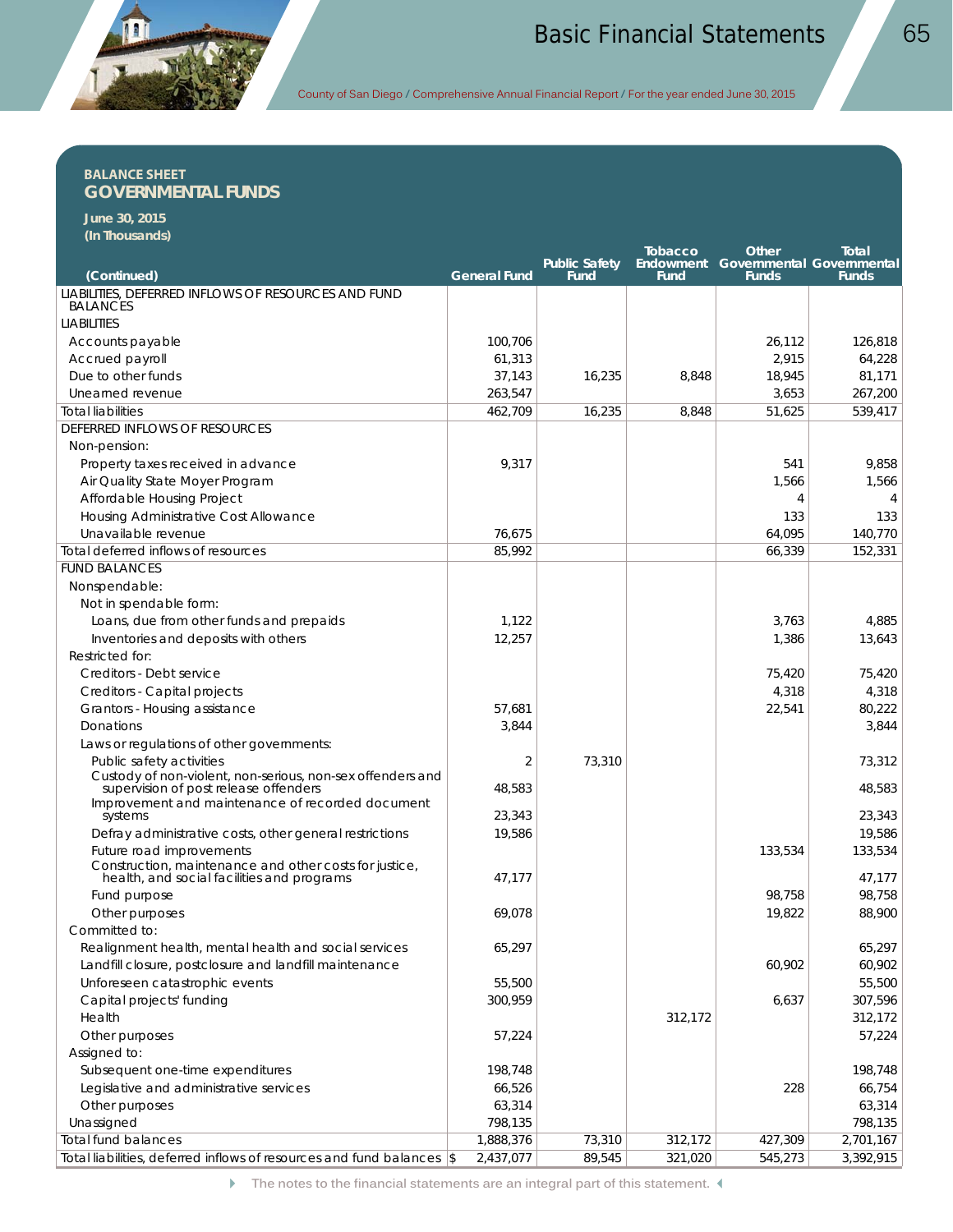

### **RECONCILIATION OF THE GOVERNMENTAL FUNDS BALANCE SHEET TO THE GOVERNMENT-WIDE STATEMENT OF NET POSITION June 30, 2015**

**(In Thousands)**

| Total fund balances - governmental funds                                                                                                                                                                                                                                                                                                                                                                                                                                                                                                                                                | \$<br>2,701,167 |
|-----------------------------------------------------------------------------------------------------------------------------------------------------------------------------------------------------------------------------------------------------------------------------------------------------------------------------------------------------------------------------------------------------------------------------------------------------------------------------------------------------------------------------------------------------------------------------------------|-----------------|
| Capital assets used in governmental activities (excluding internal service funds) are not current financial resources and,<br>therefore, are not reported in the balance sheet. This amount represents capital assets net of accumulated depreciation.                                                                                                                                                                                                                                                                                                                                  | 3,327,309       |
| Unamortized gain on refundings (to be amortized as interest expense).                                                                                                                                                                                                                                                                                                                                                                                                                                                                                                                   | (185)           |
| Unamortized loss on refundings (to be amortized as interest expense).                                                                                                                                                                                                                                                                                                                                                                                                                                                                                                                   | 4,887           |
| Accrued interest on long-term debt.                                                                                                                                                                                                                                                                                                                                                                                                                                                                                                                                                     | (22, 137)       |
| Other long-term assets are not available to pay for current period expenditures and, therefore, are reported as<br>unavailable revenue in the funds and recognized as revenue in the statement of activities.                                                                                                                                                                                                                                                                                                                                                                           | 140,770         |
| Deferred outflows of resources - contributions to the pension plan subsequent to the measurement date.                                                                                                                                                                                                                                                                                                                                                                                                                                                                                  | 347,320         |
| Deferred outflows of resources - Changes in proportionate share of contributions.                                                                                                                                                                                                                                                                                                                                                                                                                                                                                                       | 16,846          |
| Deferred inflows of resources - Differences between expected and actual experience in the total pension liability.                                                                                                                                                                                                                                                                                                                                                                                                                                                                      | (135, 311)      |
| Deferred inflows of resources - Net difference between projected and actual earnings on pension plan investments.                                                                                                                                                                                                                                                                                                                                                                                                                                                                       | (376,901)       |
| Long-term liabilities, including bonds, notes, loans payable, and net pension liability are not due and payable in the<br>current period and, therefore, are not reported in the balance sheet. (See Note 2 to the financial statements; Table 3.)                                                                                                                                                                                                                                                                                                                                      | (3,638,820)     |
| Internal service funds are used by management to charge the costs of information technology, vehicle operations and<br>maintenance, employee benefits, public liability, road and communications services, materials and supplies (purchasing),<br>and facilities services to individual funds; and, to make loans for start-up services for new and existing county service<br>districts. The assets and liabilities of the internal service funds are included in the governmental activities in the statement<br>of net position. (See Note 2 to the financial statements; Table 3.) | 29,373          |
|                                                                                                                                                                                                                                                                                                                                                                                                                                                                                                                                                                                         |                 |
| Net position of governmental activities                                                                                                                                                                                                                                                                                                                                                                                                                                                                                                                                                 | \$<br>2,394,318 |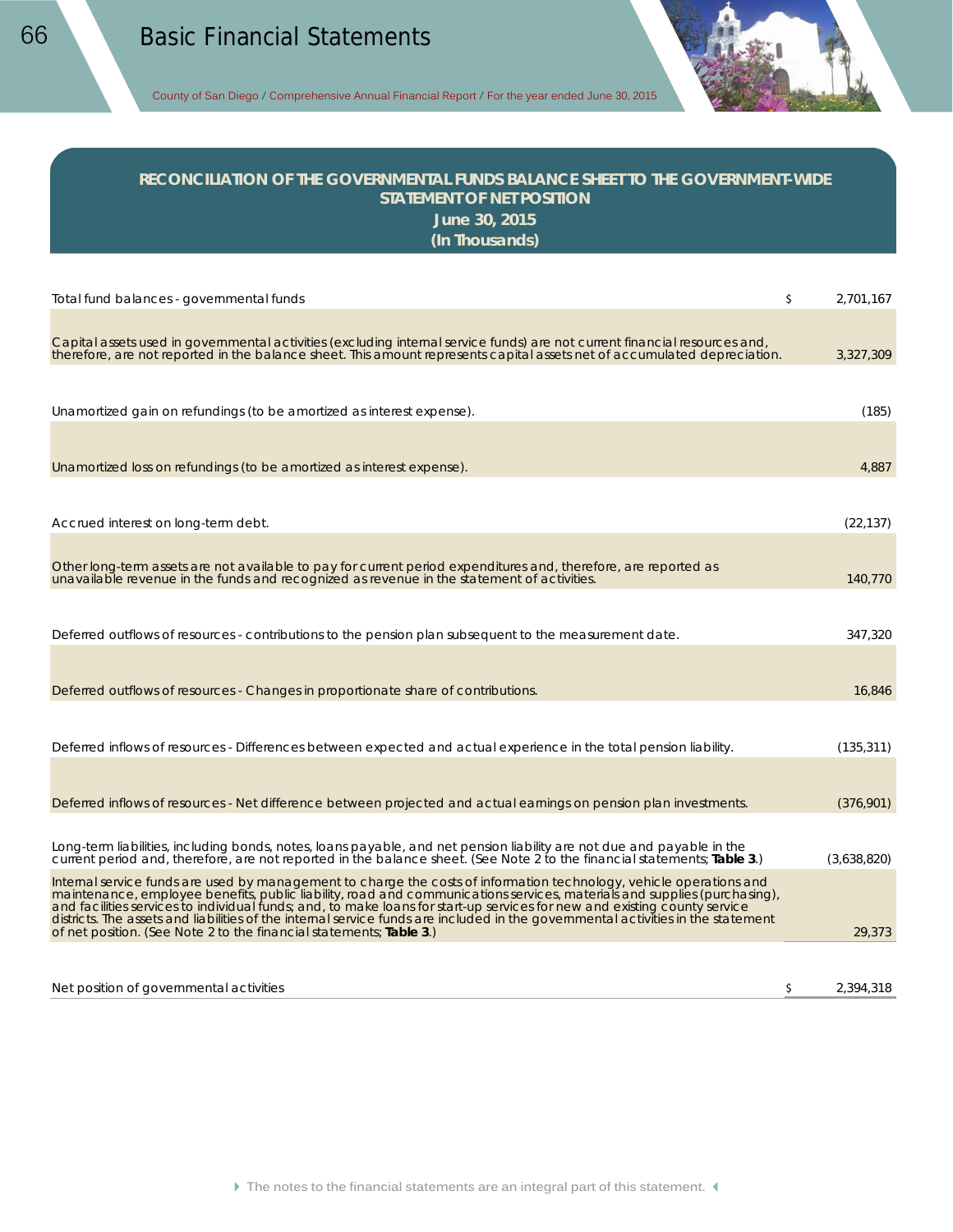#### **STATEMENT OF REVENUES, EXPENDITURES, AND CHANGES IN FUND BALANCES - GOVERNMENTAL FUNDS**

**For the Year Ended June 30, 2015 (In Thousands)**

|                                                           |                     | <b>Public Safety</b> | <b>Tobacco</b> | Other<br>Endowment Governmental Governmental | <b>Total</b> |
|-----------------------------------------------------------|---------------------|----------------------|----------------|----------------------------------------------|--------------|
|                                                           | <b>General Fund</b> | <b>Fund</b>          | <b>Fund</b>    | Funds                                        | Funds        |
| Revenues:                                                 |                     |                      |                |                                              |              |
| Taxes                                                     | \$<br>997,904       |                      |                | 40,648                                       | 1,038,552    |
| Licenses, permits and franchise fees                      | 44,987              |                      |                | 9,194                                        | 54,181       |
| Fines, forfeitures and penalties                          | 45,823              |                      |                | 3,377                                        | 49,200       |
| Revenue from use of money and property                    | 14,624              | 11                   | 452            | 7,946                                        | 23,033       |
| Aid from other governmental agencies:                     |                     |                      |                |                                              |              |
| State                                                     | 1,123,373           | 260,974              |                | 106,256                                      | 1,490,603    |
| Federal                                                   | 792,723             |                      |                | 125,178                                      | 917,901      |
| Other                                                     | 87,506              |                      |                | 19,185                                       | 106,691      |
| Charges for current services                              | 355,607             |                      |                | 32,181                                       | 387,788      |
| Other                                                     | 50,455              |                      |                | 41,448                                       | 91,903       |
| <b>Total revenues</b>                                     | 3,513,002           | 260,985              | 452            | 385,413                                      | 4,159,852    |
| Expenditures:                                             |                     |                      |                |                                              |              |
| Current:                                                  |                     |                      |                |                                              |              |
| General government                                        | 227,978             |                      | 126            | 9,771                                        | 237,875      |
| Public protection                                         | 1,343,026           | 609                  |                | 10,075                                       | 1,353,710    |
| Public ways and facilities                                | 3,462               |                      |                | 70,529                                       | 73,991       |
| Health and sanitation                                     | 599,112             |                      |                | 45,753                                       | 644,865      |
| Public assistance                                         | 1,212,417           |                      |                | 133,661                                      | 1,346,078    |
| Education                                                 | 900                 |                      |                | 36,195                                       | 37,095       |
| Recreation and cultural                                   | 34,217              |                      |                | 2,621                                        | 36,838       |
| Capital outlay                                            | 28,674              |                      |                | 131,800                                      | 160,474      |
| Debt service:                                             |                     |                      |                |                                              |              |
| Principal                                                 | 13,718              |                      |                | 53,824                                       | 67,542       |
| Interest                                                  | 17,298              |                      |                | 68,375                                       | 85,673       |
| <b>Bond issuance costs</b>                                |                     |                      |                | 583                                          | 583          |
| Payment to refunded bond escrow agent                     | 5,454               |                      |                | 3,007                                        | 8,461        |
| <b>Total expenditures</b>                                 | 3,486,256           | 609                  | 126            | 566,194                                      | 4,053,185    |
| Excess (deficiency) of revenues over (under) expenditures | 26,746              | 260,376              | 326            | (180, 781)                                   | 106,667      |
| Other financing sources (uses):                           |                     |                      |                |                                              |              |
| Sale of capital assets                                    | 111                 |                      |                | 873                                          | 984          |
| Issuance of bonds and loans:                              |                     |                      |                |                                              |              |
| Face value of loans issued                                |                     |                      |                | 732                                          | 732          |
| Premium on issuance of refunding bonds                    |                     |                      |                | 15,070                                       | 15,070       |
| Refunding bonds issued                                    |                     |                      |                | 93,750                                       | 93,750       |
| Payment to refunded bond escrow agent                     |                     |                      |                | (103, 771)                                   | (103, 771)   |
| Transfers in                                              | 282,392             |                      |                | 152,149                                      | 434,541      |
| Transfers out                                             | (153, 653)          | (253, 287)           | (13,500)       | (19, 217)                                    | (439, 657)   |
| Total other financing sources (uses)                      | 128,850             | (253, 287)           | (13,500)       | 139,586                                      | 1,649        |
| Net change in fund balances                               | 155,596             | 7,089                | (13, 174)      | (41, 195)                                    | 108,316      |
| Fund balances at beginning of year                        | 1,731,672           | 66,221               | 325,346        | 468,187                                      | 2,591,426    |
| Increase (decrease) in nonspendable inventories           | 1,108               |                      |                | 317                                          | 1,425        |
| Fund balances at end of year                              | \$<br>1,888,376     | 73,310               | 312,172        | 427,309                                      | 2,701,167    |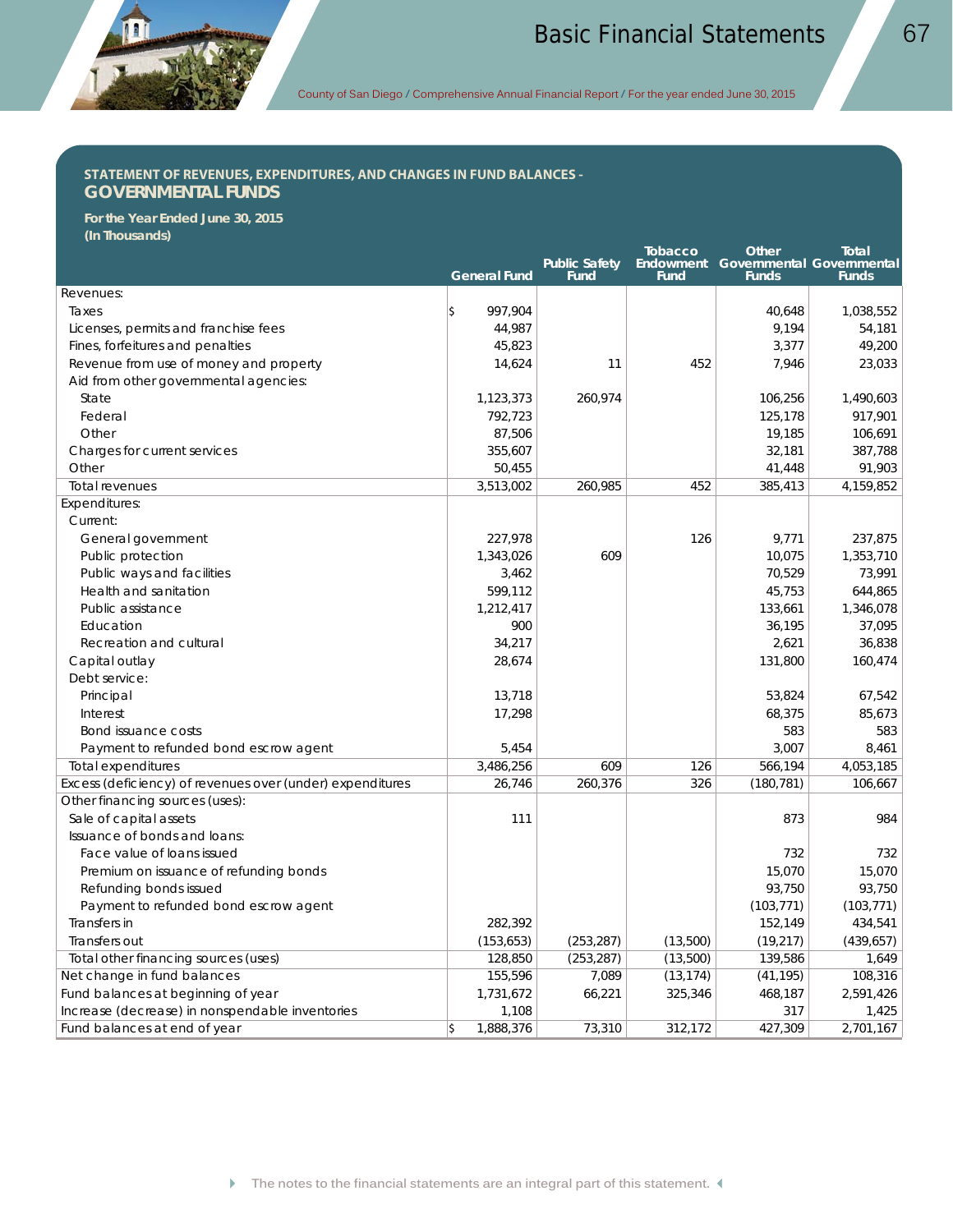

### **RECONCILIATION OF THE STATEMENT OF REVENUES, EXPENDITURES, AND CHANGES IN FUND BALANCES OF GOVERNMENTAL FUNDS TO THE GOVERNMENT-WIDE STATEMENT OF ACTIVITIES For the Year Ended June 30, 2015**

**(In Thousands)**

| Net change in fund balances - total governmental funds                                                                                                                                                                                               | \$<br>108,316 |
|------------------------------------------------------------------------------------------------------------------------------------------------------------------------------------------------------------------------------------------------------|---------------|
|                                                                                                                                                                                                                                                      |               |
| Governmental funds accrue property tax revenue which is deemed collectible within 60 days. However, for the statement<br>of activities the total amount estimated to ultimately be collected is accrued.                                             | (3,573)       |
|                                                                                                                                                                                                                                                      |               |
| Revenues that do not provide current financial resources are not reported as revenues in the funds (deferred inflows) but<br>are recognized as revenue in the statement of activities.                                                               | (37, 202)     |
|                                                                                                                                                                                                                                                      |               |
| Adjustment to nonspendable inventories.                                                                                                                                                                                                              | 1,425         |
|                                                                                                                                                                                                                                                      |               |
|                                                                                                                                                                                                                                                      |               |
| Change in accounting estimate for postclosure costs - (public protection function) - San Marcos landfill.                                                                                                                                            | 652           |
|                                                                                                                                                                                                                                                      |               |
| Change in accounting estimate for pollution remediation - (general function).                                                                                                                                                                        | 2,215         |
| Governmental funds report capital outlays as expenditures. However, in the statement of activities the cost of those assets                                                                                                                          |               |
| is allocated over their estimated useful lives and reported as depreciation/amortization expense. (See Note 2 to the<br>financial statements; Table 4.)                                                                                              | 28.871        |
|                                                                                                                                                                                                                                                      |               |
| The net effect of various miscellaneous transactions involving capital assets (i.e., sales, trade-ins, and donations) is to<br>increase net position. (See Note 2 to the financial statements; Table 4.)                                             | (6,825)       |
|                                                                                                                                                                                                                                                      |               |
|                                                                                                                                                                                                                                                      |               |
| Contributions to the pension plan subsequent to the measurement date.                                                                                                                                                                                | 347,320       |
| The issuance of long-term debt (e.g., bonds, notes, and loans) provides current financial resources to governmental funds,<br>while the repayment of the principal of long-term debt consumes the current financial resources of governmental funds. |               |
| Neither transaction, however, has any effect on net position. Also, governmental funds report the effect of premiums,<br>discounts and similar items when debt is first issued, whereas these amounts are deferred and amortized in the statement    |               |
| of activities. (See Note 2 to the financial statements; Table 4.)                                                                                                                                                                                    | 73,177        |
| Some expenses reported in the statement of activities do not require the use of current financial resources and, therefore,                                                                                                                          |               |
| are not reported as expenditures in governmental funds. (See Note 2 to the financial statements; Table 4.)                                                                                                                                           | (217, 760)    |
| Internal service funds are used by management to charge the costs of centralized services to individual funds. The net<br>revenue (expense) of internal service funds is reported within governmental activities. (See Note 2 to the financial       |               |
| statements; Table 4.)                                                                                                                                                                                                                                | (4,554)       |
|                                                                                                                                                                                                                                                      |               |
| Change in net position - governmental activities                                                                                                                                                                                                     | \$<br>292.062 |
|                                                                                                                                                                                                                                                      |               |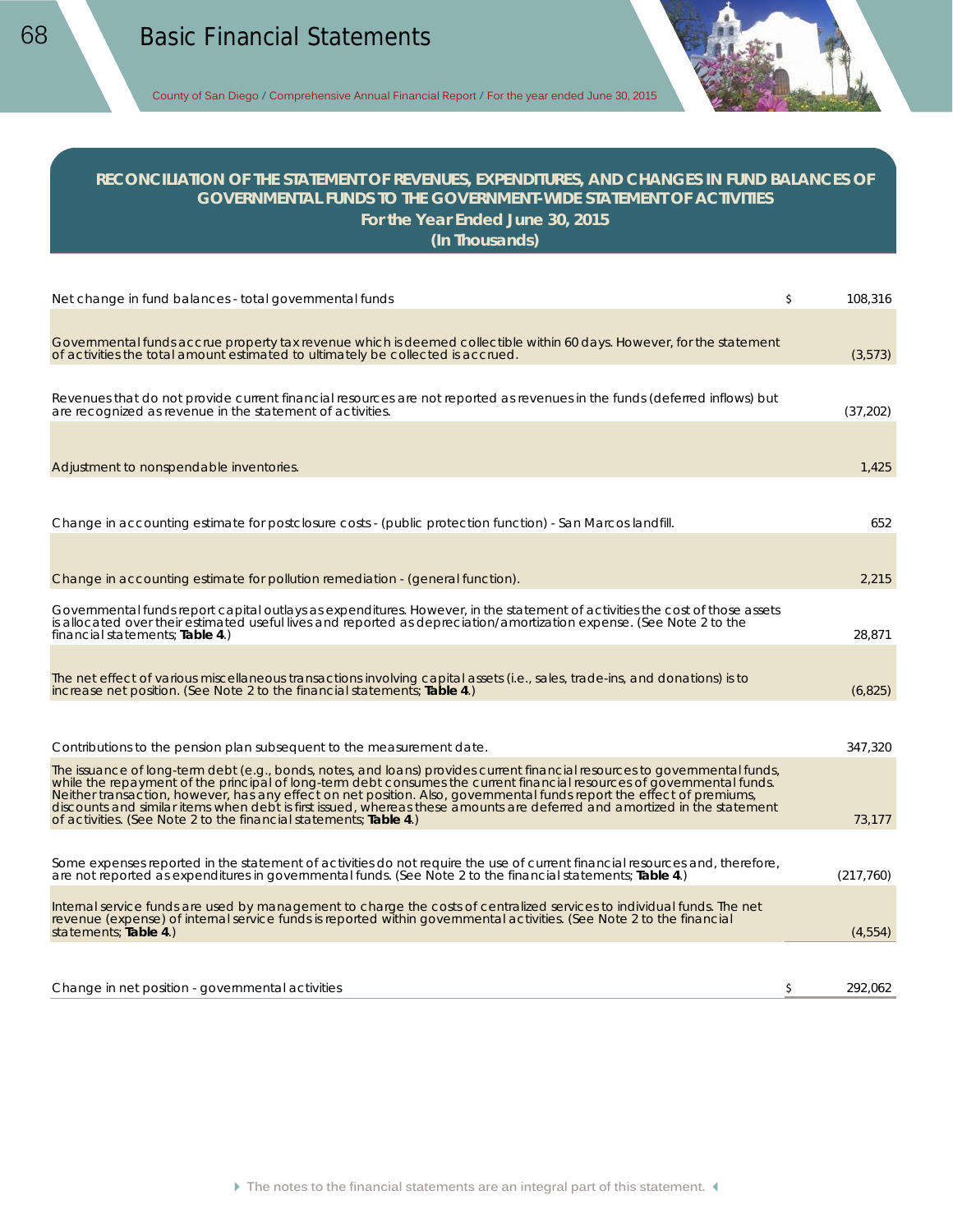

### **STATEMENT OF NET POSITION PROPRIETARY FUNDS**

**June 30, 2015**

08

| (In Thousands)                                                       | <b>Business-type</b>    | Governmental                            |
|----------------------------------------------------------------------|-------------------------|-----------------------------------------|
|                                                                      | <b>Activities</b>       | <b>Activities</b>                       |
|                                                                      | <b>Enterprise Funds</b> | <b>Internal Service</b><br><b>Funds</b> |
| <b>ASSETS</b>                                                        |                         |                                         |
| Current assets:                                                      |                         |                                         |
| Pooled cash and investments                                          | \$<br>73,581            | 237,483                                 |
| Receivables, net                                                     | 3.859                   | 1,702                                   |
| Due from other funds                                                 | 28                      | 27,084                                  |
| Inventories                                                          | 224                     | 1,078                                   |
| <b>Total current assets</b>                                          | 77,692                  | 267,347                                 |
| Noncurrent assets:                                                   |                         |                                         |
| Due from other funds                                                 | 3,765                   |                                         |
| Capital assets:                                                      |                         |                                         |
| Land                                                                 | 11,593                  |                                         |
| Construction in progress                                             | 7,528                   |                                         |
| <b>Buildings and improvements</b>                                    | 126,409                 | 2,963                                   |
| Equipment                                                            | 1,685                   | 145,250                                 |
| Software                                                             |                         | 4,418                                   |
| Road infrastructure                                                  | 9,679                   |                                         |
| Sewer infrastructure                                                 | 99,091                  |                                         |
| Accumulated depreciation/amortization                                | (88,057)                | (91, 382)                               |
| <b>Total noncurrent assets</b>                                       | 171,693                 | 61,249                                  |
| Total assets                                                         | 249,385                 | 328,596                                 |
| DEFERRED OUTFLOWS OF RESOURCES                                       |                         |                                         |
| Pension:                                                             |                         |                                         |
| Changes in proportionate share of contributions                      | 76                      | 380                                     |
| Contributions to the pension plan subsequent to the measurement date | 1,571                   | 7,841                                   |
| Total deferred outflows of resources                                 | 1,647                   | 8,221                                   |
|                                                                      |                         |                                         |

**Continued on next page**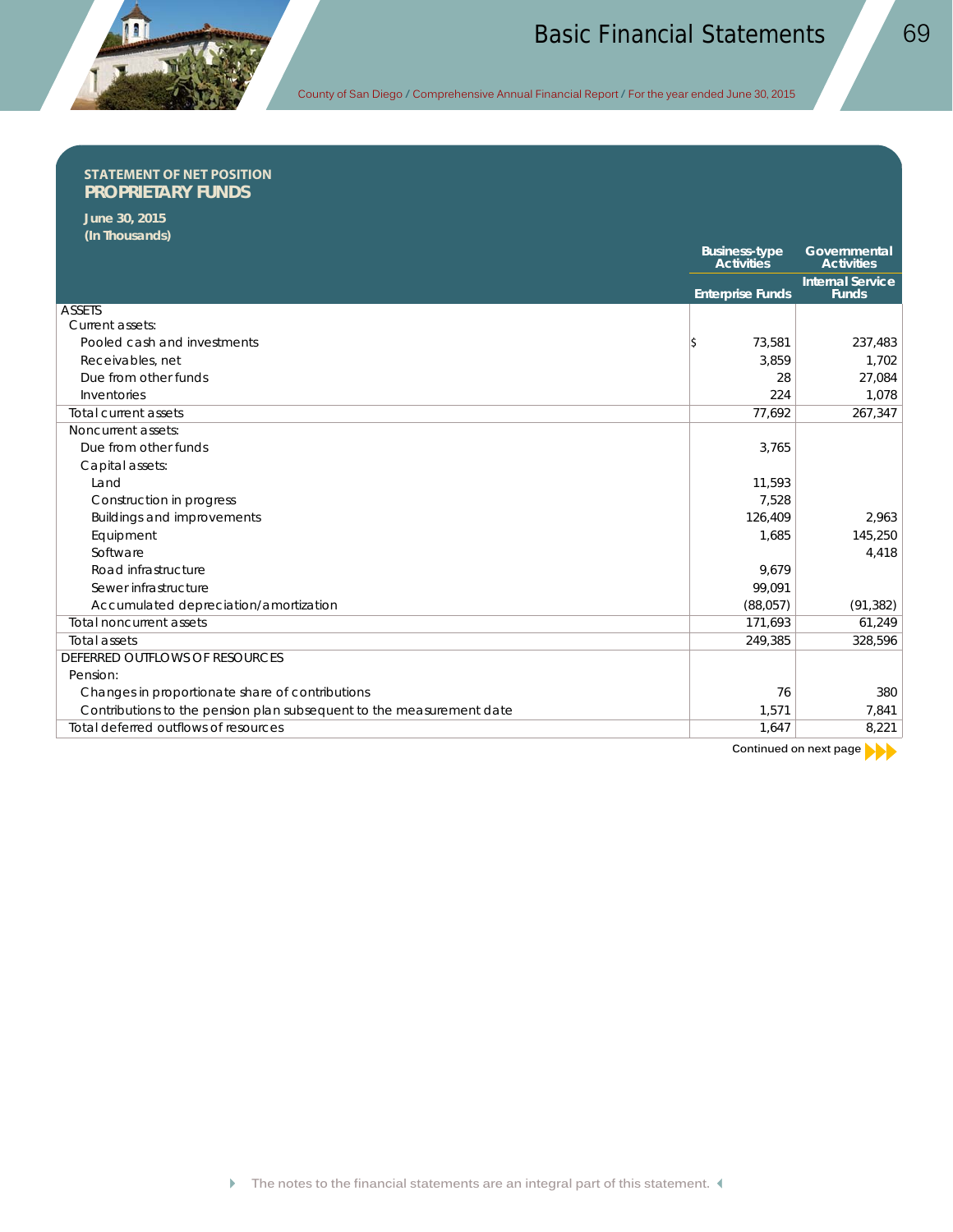County of San Diego **/** Comprehensive Annual Financial Report **/** For the year ended June 30, 2015

t" I

### **STATEMENT OF NET POSITION PROPRIETARY FUNDS**

**June 30, 2015 (In Thousands)**

|                                                                                   | <b>Business-type</b><br><b>Activities</b> | Governmental<br><b>Activities</b>       |
|-----------------------------------------------------------------------------------|-------------------------------------------|-----------------------------------------|
| (Continued)                                                                       | <b>Enterprise Funds</b>                   | <b>Internal Service</b><br><b>Funds</b> |
| <b>LIABILITIES</b>                                                                |                                           |                                         |
| <b>Current liabilities:</b>                                                       |                                           |                                         |
| Accounts payable                                                                  | 2,932                                     | 35,939                                  |
| Accrued payroll                                                                   | 302                                       | 1,541                                   |
| <b>Accrued interest</b>                                                           |                                           | 1                                       |
| Due to other funds                                                                | 592                                       | 5,214                                   |
| Unearned revenue                                                                  | 85                                        | 419                                     |
| Loans payable                                                                     | 304                                       | 721                                     |
| Capital lease payable                                                             |                                           | 36                                      |
| Compensated absences                                                              | 179                                       | 940                                     |
| Claims and judgments                                                              |                                           | 43,562                                  |
| <b>Total current liabilities</b>                                                  | 4.394                                     | 88,373                                  |
| Noncurrent liabilities:                                                           |                                           |                                         |
| Loans payable                                                                     | 171                                       | 1,702                                   |
| Capital lease payable                                                             |                                           | 48                                      |
| Compensated absences                                                              | 260                                       | 1,365                                   |
| Claims and judgments                                                              |                                           | 161,221                                 |
| Net pension liability                                                             | 8.617                                     | 43,045                                  |
| <b>Total noncurrent liabilities</b>                                               | 9.048                                     | 207,381                                 |
| <b>Total liabilities</b>                                                          | 13,442                                    | 295,754                                 |
| DEFERRED INFLOWS OF RESOURCES                                                     |                                           |                                         |
| Pension:                                                                          |                                           |                                         |
| Differences between expected and actual experience in the total pension liability | 612                                       | 3,055                                   |
| Net difference between projected and actual earnings on pension plan investments  | 1,703                                     | 8,509                                   |
| Total deferred inflows of resources                                               | 2,315                                     | 11,564                                  |
| <b>NET POSITION</b>                                                               |                                           |                                         |
| Net investment in capital assets                                                  | 167,453                                   | 61,165                                  |
| Unrestricted net position                                                         | 67,822                                    | (31,666)                                |
| Total net position                                                                | \$<br>235,275                             | 29,499                                  |

| Reconciliation between net position - enterprise funds and net position of business-type activities as reported in the<br>government-wide statement of net position |  |         |  |  |
|---------------------------------------------------------------------------------------------------------------------------------------------------------------------|--|---------|--|--|
| Total net position                                                                                                                                                  |  | 235.275 |  |  |
| Adjustment to reflect the consolidation of internal service fund activities related to enterprise funds                                                             |  | 126     |  |  |
| Net position of business-type activities                                                                                                                            |  | 235,401 |  |  |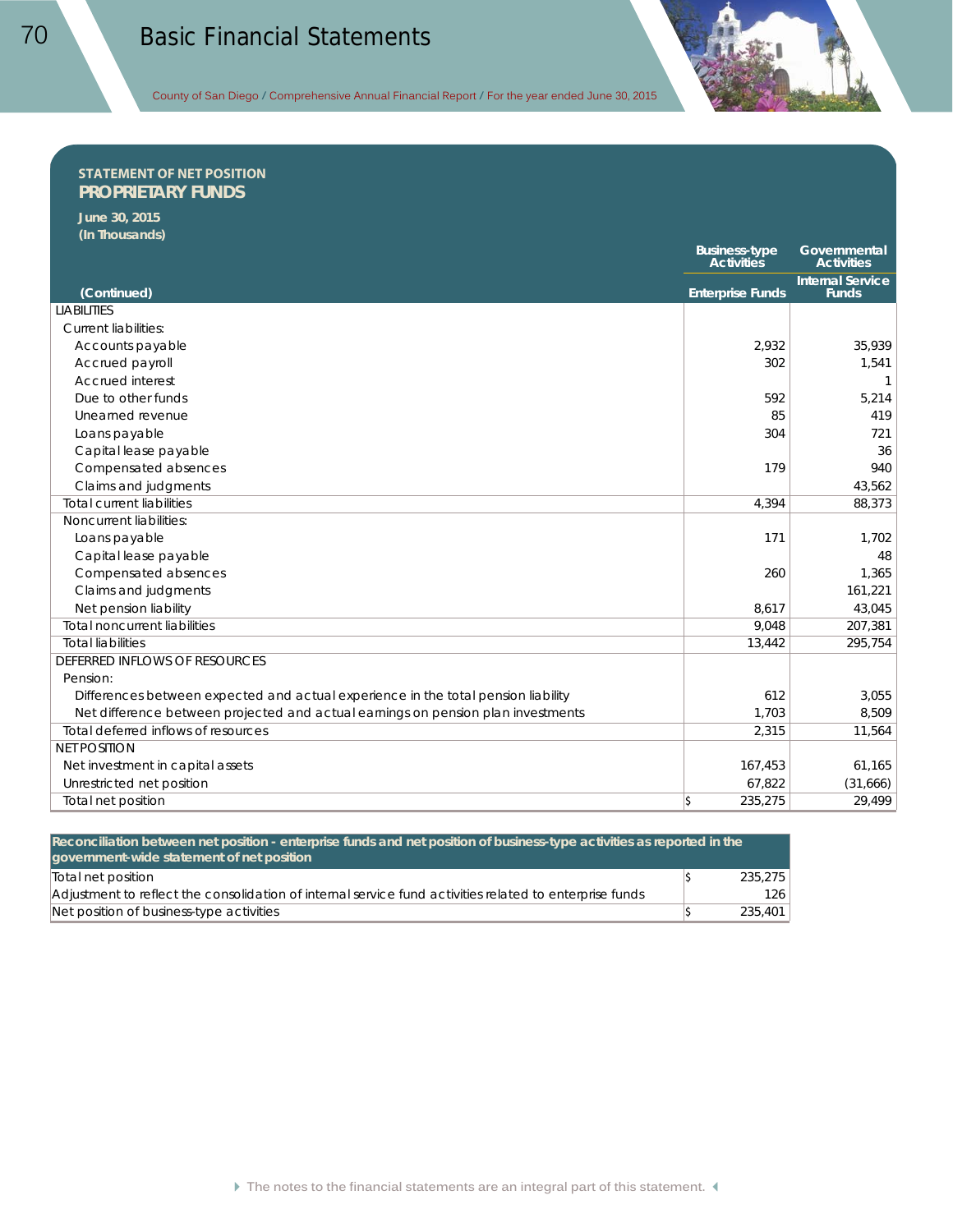#### **STATEMENT OF REVENUES, EXPENSES, AND CHANGES IN NET POSITION PROPRIETARY FUNDS**

**For the Year Ended June 30, 2015 (In Thousands)**

|                                                                                       | <b>Enterprise Funds</b> | <b>Internal Service</b><br><b>Funds</b> |
|---------------------------------------------------------------------------------------|-------------------------|-----------------------------------------|
| Operating revenues:                                                                   |                         |                                         |
| Charges for current services                                                          | \$<br>43,353            | 362,245                                 |
| Other                                                                                 | 3,059                   | 2,846                                   |
| Total operating revenues                                                              | 46,412                  | 365,091                                 |
| Operating expenses:                                                                   |                         |                                         |
| Salaries and employee benefits                                                        | 7.398                   | 38,079                                  |
| Repairs and maintenance                                                               | 6,112                   | 39,247                                  |
| Equipment rental                                                                      | 1.167                   | 198                                     |
| Sewage processing                                                                     | 15,440                  |                                         |
| Contracted services                                                                   | 8,291                   | 192,511                                 |
| Depreciation/amortization                                                             | 6,023                   | 14,055                                  |
| <b>Utilities</b>                                                                      | 328                     | 27,025                                  |
| Cost of material                                                                      | 2,041                   | 4,333                                   |
| Claims and judgments                                                                  |                         | 53,398                                  |
| Fuel                                                                                  | 6                       | 11,424                                  |
| Other                                                                                 | 2.884                   | 5,545                                   |
| Total operating expenses                                                              | 49.690                  | 385,815                                 |
| Operating income (loss)                                                               | (3, 278)                | (20, 724)                               |
| Nonoperating revenues (expenses):                                                     |                         |                                         |
| Grants                                                                                | 702                     | 5,280                                   |
| Investment earnings                                                                   | 336                     | 929                                     |
| Interest expense                                                                      | (43)                    | (80)                                    |
| Gain (loss) on disposal of assets                                                     | (4)                     | 441                                     |
| Total nonoperating revenues (expenses)                                                | 991                     | 6,570                                   |
| Income (loss) before capital contributions and transfers                              | (2, 287)                | (14, 154)                               |
| Capital contributions                                                                 |                         | 1,609                                   |
| Transfers in                                                                          | 359                     | 9,929                                   |
| Transfers out                                                                         | (3,052)                 | (2, 120)                                |
| Change in net position                                                                | (4,980)                 | (4, 736)                                |
| Net position at beginning of year (restated, see Note 30 to the financial statements) | 240,255                 | 34,235                                  |
| Net position at end of year                                                           | \$<br>235,275           | 29,499                                  |

| Reconciliation between change in net position - enterprise funds and change in net position of business-type activities as<br>reported in the government-wide statement of activities |  |          |  |
|---------------------------------------------------------------------------------------------------------------------------------------------------------------------------------------|--|----------|--|
| Change in net position                                                                                                                                                                |  | (4,980)  |  |
| Adjustment to reflect the consolidation of internal service fund activities related to enterprise funds                                                                               |  | (182)    |  |
| Change in net position of business-type activities                                                                                                                                    |  | (5, 162) |  |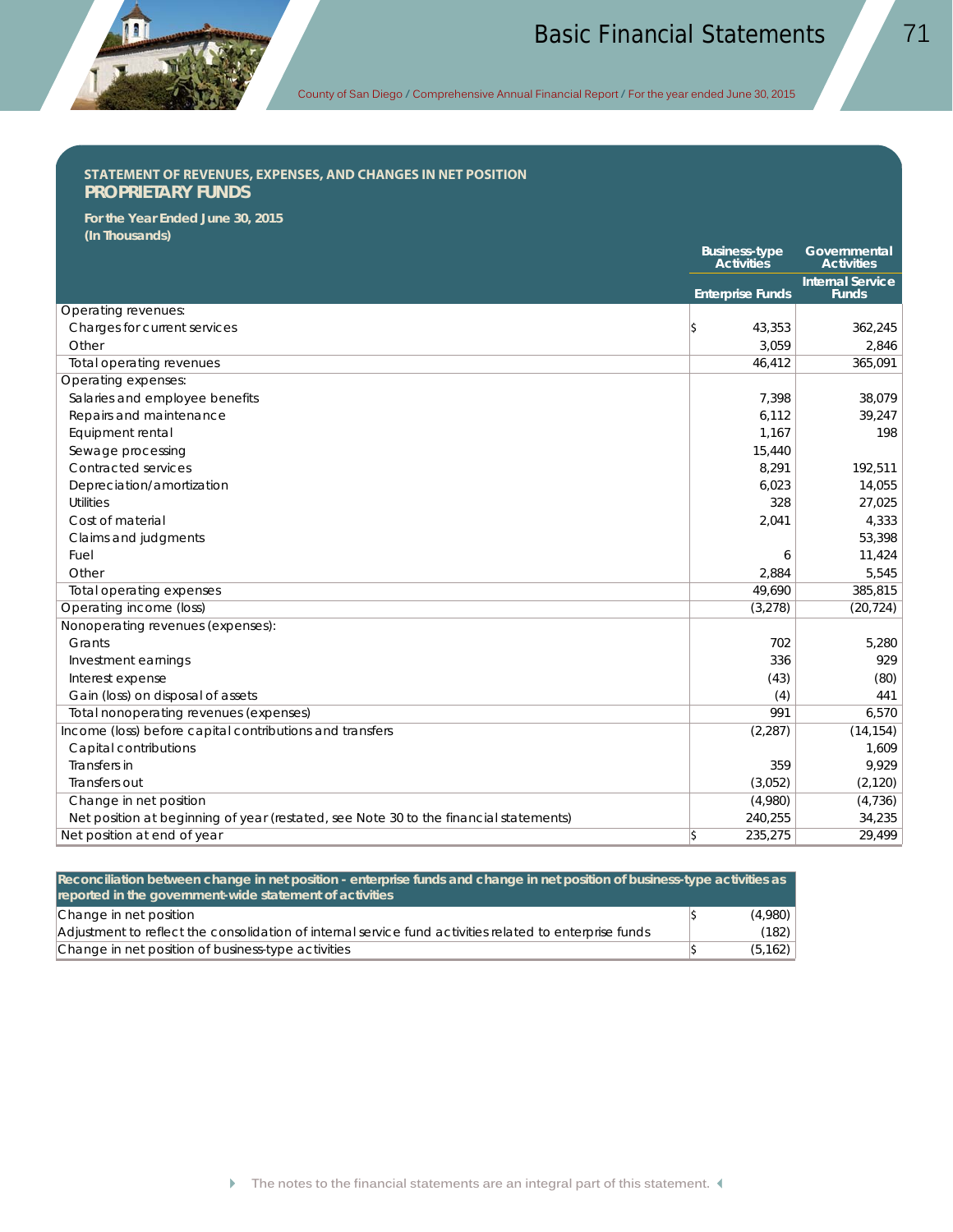County of San Diego **/** Comprehensive Annual Financial Report **/** For the year ended June 30, 2015

 $\mathbb{Z}^*$ 

### **STATEMENT OF CASH FLOWS PROPRIETARY FUNDS**

**For the Year Ended June 30, 2015 (In Thousands)**

|                                                                                                       | <b>Business-type</b><br><b>Activities</b> | Governmental<br><b>Activities</b>       |
|-------------------------------------------------------------------------------------------------------|-------------------------------------------|-----------------------------------------|
|                                                                                                       | <b>Enterprise Funds</b>                   | <b>Internal Service</b><br><b>Funds</b> |
| Cash flows from operating activities:                                                                 |                                           |                                         |
| Cash received from customers                                                                          | l\$<br>39,451                             | 6,056                                   |
| Cash received from other funds                                                                        | 6,857                                     | 361,669                                 |
| Cash payments to suppliers                                                                            | (30,014)                                  | (257, 345)                              |
| Cash payments to employees                                                                            | (7,983)                                   | (40, 899)                               |
|                                                                                                       | (9, 435)                                  | (31, 734)                               |
| Cash payments to other funds                                                                          |                                           |                                         |
| Cash paid for claims and judgments                                                                    |                                           | (33, 277)                               |
| Other payments                                                                                        |                                           | (97)                                    |
| Net cash provided (used) by operating activities                                                      | (1, 124)                                  | 4,373                                   |
| Cash flows from noncapital financing activities:                                                      |                                           |                                         |
| Operating grants                                                                                      | 428                                       | 4,563                                   |
| Transfers from other funds                                                                            | 359                                       | 9,929                                   |
| Transfers to other funds                                                                              | (3,052)                                   | (2, 120)                                |
| Principal paid on long-term debt                                                                      |                                           | (1, 427)                                |
| Interest paid on long-term debt                                                                       |                                           | (75)                                    |
| Proceeds from loans                                                                                   |                                           | 843                                     |
| Other noncapital increases                                                                            | 98                                        | 15                                      |
| Net cash provided (used) by noncapital financing activities                                           | (2, 167)                                  | 11,728                                  |
| Cash flows from capital and related financing activities:                                             |                                           |                                         |
| Capital contributions                                                                                 |                                           | 871                                     |
| Acquisition of capital assets                                                                         | (999)                                     | (14, 362)                               |
| Proceeds from sale of assets                                                                          |                                           | 1,243                                   |
| Principal paid on long-term debt                                                                      | (291)                                     |                                         |
| Principal paid on capital lease                                                                       |                                           | (35)                                    |
| Interest paid on long-term debt                                                                       | (43)                                      | (6)                                     |
| Net cash provided (used) by capital and related financing activities                                  | (1, 333)                                  | (12, 289)                               |
| Cash flows from investing activities:                                                                 |                                           |                                         |
| Investment earnings                                                                                   | 334                                       | 921                                     |
| Net increase (decrease) in cash and cash equivalents                                                  | (4, 290)                                  | 4,733                                   |
| Cash and cash equivalents - beginning of year                                                         | 77,871                                    | 232,750                                 |
| Cash and cash equivalents - end of year                                                               | 73,581                                    | 237,483                                 |
| Reconciliation of operating income (loss) to net cash provided (used) by operating activities:        |                                           |                                         |
| Operating income (loss)                                                                               | (3,278)                                   | (20, 724)                               |
| Adjustments to reconcile operating income (loss) to net cash provided (used) by operating activities: |                                           |                                         |
| Decrease (increase) in accounts receivable                                                            | (78)                                      | 104                                     |
| Decrease (increase) in due from other funds                                                           | 22                                        | 2,563                                   |
|                                                                                                       |                                           | 44                                      |
| Decrease (increase) in inventory                                                                      | 7                                         |                                         |
| Increase (decrease) in accounts payable                                                               | 1,421                                     | (7, 842)                                |
| Increase (decrease) in accrued payroll                                                                | 25                                        | 169                                     |
| Increase (decrease) in due to other funds                                                             | (4,610)                                   | (1, 142)                                |
| Increase (decrease) in unearned revenue                                                               | (47)                                      | (32)                                    |
| Increase (decrease) in compensated absences                                                           |                                           | 98                                      |
| Increase (decrease) in claims and judgments                                                           |                                           | 20,120                                  |
| Pension expense                                                                                       | (610)                                     | (3,040)                                 |
| Depreciation/amortization                                                                             | 6,023                                     | 14,055                                  |
| Total adjustments                                                                                     | 2,154                                     | 25,097                                  |
| Net cash provided (used) by operating activities                                                      | (1, 124)                                  | 4,373                                   |
| Non-cash investing and capital financing activities:                                                  |                                           |                                         |
| Capital acquisitions included in accounts payable                                                     | 277                                       | 1,486                                   |
| Governmental contributions of capital assets                                                          | \$                                        | 738                                     |

**The notes to the financial statements are an integral part of this statement.** 4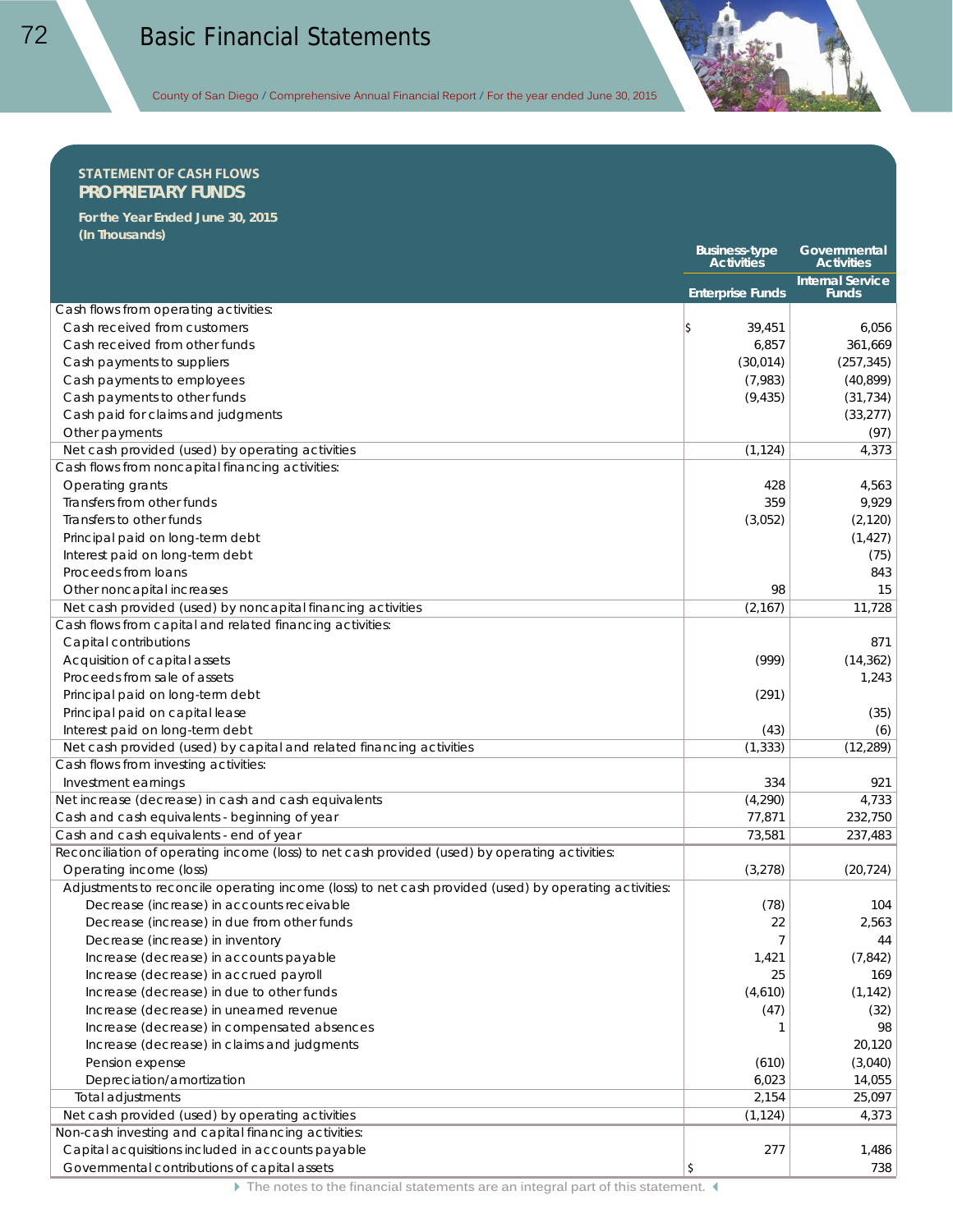

County of San Diego **/** Comprehensive Annual Financial Report **/** For the year ended June 30, 2015

#### **STATEMENT OF FIDUCIARY NET POSITION FIDUCIARY FUNDS**

**June 30, 2015 (In Thousands)**

|                                            | Pooled<br>Investments -<br><b>Investment Trust</b> | County of San<br><b>Diego Successor</b><br><b>Agency Private</b><br>Purpose Trust |                     |
|--------------------------------------------|----------------------------------------------------|-----------------------------------------------------------------------------------|---------------------|
|                                            | <b>Funds</b>                                       | Fund                                                                              | <b>Agency Funds</b> |
| <b>ASSETS</b>                              |                                                    |                                                                                   |                     |
| Pooled cash and investments                | 4,410,919<br>Ś                                     | 2,185                                                                             | 390,084             |
| Cash with fiscal agents                    |                                                    |                                                                                   | 856                 |
| Investments with fiscal agents             |                                                    | 1,155                                                                             |                     |
| Receivables:                               |                                                    |                                                                                   |                     |
| Accounts receivable                        |                                                    |                                                                                   | 11                  |
| Investment earnings receivable             | 4,525                                              |                                                                                   | 8,219               |
| Other receivables                          | 681                                                |                                                                                   |                     |
| Total assets                               | 4,416,125                                          | 3,341                                                                             | 399,170             |
| <b>LIABILITIES</b>                         |                                                    |                                                                                   |                     |
| Accounts payable                           | 768                                                | 6                                                                                 | 28.242              |
| Warrants outstanding                       |                                                    |                                                                                   | 194,389             |
| <b>Accrued interest</b>                    |                                                    | 58                                                                                |                     |
| Noncurrent liabilities:                    |                                                    |                                                                                   |                     |
| Due within one year                        |                                                    | 453                                                                               |                     |
| Due in more than one year                  |                                                    | 12,183                                                                            |                     |
| Due to other funds                         |                                                    | 4,797                                                                             |                     |
| Due to other governments                   |                                                    |                                                                                   | 176,539             |
| <b>Total liabilities</b>                   | 768                                                | 17,497                                                                            | 399,170             |
| <b>NET POSITION</b>                        |                                                    |                                                                                   |                     |
| Held in trust for pool participants        | 4,415,357                                          |                                                                                   |                     |
| Held in trust for private purpose          |                                                    | (14, 156)                                                                         |                     |
| Total net position held in trust (deficit) | 4,415,357<br>\$                                    | (14, 156)                                                                         |                     |